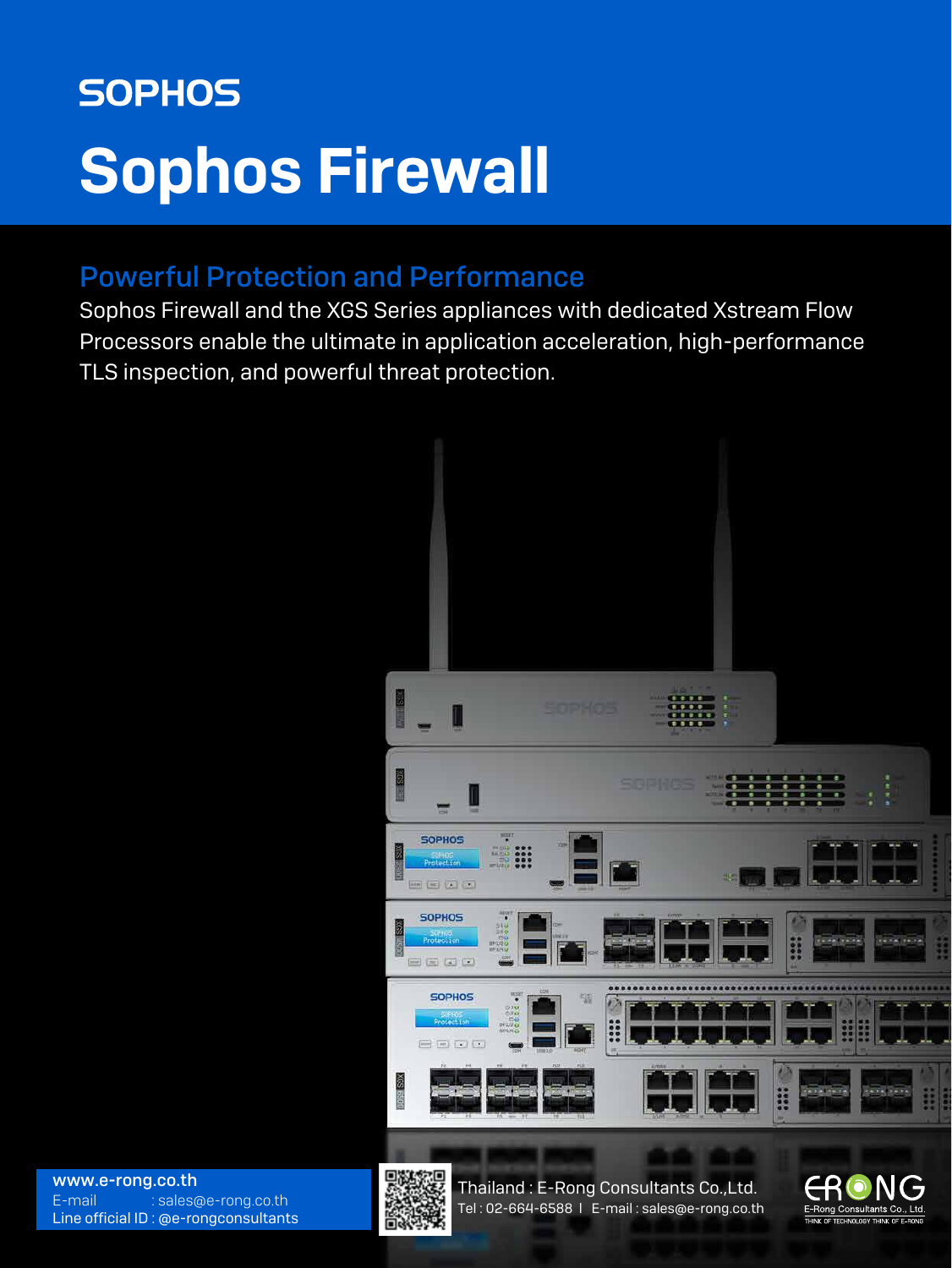# Powerful Protection and Performance

[The Sophos Firewall Xstream architecture is engineered to deliver extreme levels](https://www.e-rong.co.th/)  of visibility, protection, and performance to help address some of the greatest challenges facing network administrators today.

# TLS 1.3 Inspection

According to the latest statistics, approximately 90% of web traffic is encrypted, making it invisible to most firewalls. An increasing amount of malware and potentially unwanted apps exploit the fact that organizations are simply not using SSL inspection. Network administrators' main fears are that SSL inspection will have a performance impact or cause something to break, impacting the user experience.

Sophos Firewall removes the blind spots caused by encrypted traffic by allowing you to use SSL inspection while maintaining performance efficiency.

### Deep Packet Inspection

We believe you should never have to decide between security and performance. Sophos Firewall includes a highspeed deep packet inspection (DPI) engine to scan your traffic for threats without a proxy slowing down the process. The firewall stack can completely offload the processing to the DPI engine, significantly reducing latency and so improving overall efficiency.

Sophos Firewall blocks the latest ransomware and breaches with high-performance streaming DPI including next-gen IPS, web protection, and app control, as well as deep learning and sandboxing powered by SophosLabs Intelix.

# Application Acceleration

A significant portion of your network traffic is important business application traffic destined for branch offices, remote users, or cloud application servers. This trusted traffic, which needs no additional security scanning for threats or malware, can be intelligently directed to the FastPath, reducing latency, and optimizing overall performance. This provides added capacity and headroom for traffic that does need deep packet inspection.

Sophos Firewall accelerates your SaaS, SD-WAN, and cloud traffic such as VoIP, video, and other trusted applications automatically or via your own policies - putting them on the FastPath through the new Xstream Flow Processors.

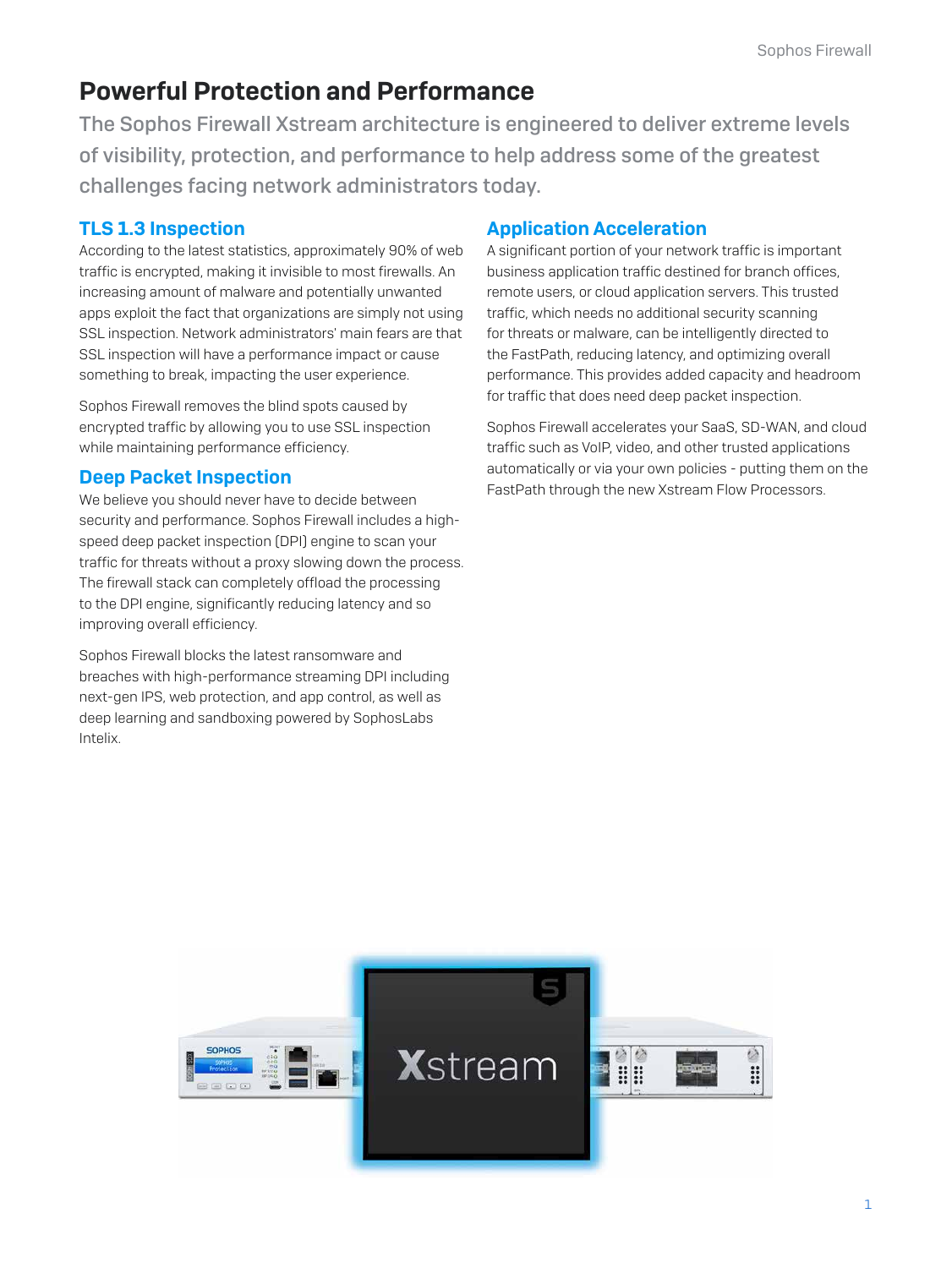# Sophos Central

Sophos Central is at the heart of everything we do. Our cloud management [platform provides a single pane of glass to not only manage your firewalls, but also](https://www.e-rong.co.th/)  your full portfolio of Sophos security solutions.

### Central Management



### Simply manage multiple firewalls

Sophos Central is the ultimate cloud management platform for all your Sophos products. It makes day-to-day setup, monitoring, and management of your Sophos Firewall easy. It also provides helpful features such as alerting, backup management, one-click firmware updates and rapid provisioning of new firewalls.

- Manage all your Sophos Firewalls and other Sophos products from a single console
- Configure changes and apply them to a group of firewalls or manage each firewall individually
- ▶ Create a backup schedule and store up to five backups in the cloud
- Schedule firmware updates across your entire network with just a few clicks Central Management is available at no extra cost.

### Central Reporting



### Firewall Reporting in the cloud

Sophos Central includes powerful reporting tools that enable you to visualize your network, web, application activity, and security over time. You get a flexible reporting experience that combines a variety of built-in reports with powerful tools to create your own custom reports, enabling you to report what you want how you want.

- $\cdot$  Increase your visibility into network activity through analytics
- Analyze data to identify security gaps, suspicious user behavior or other events requiring policy changes
- Use the pre-defined modules or customize each report for specific use cases

Central Reporting is available at no extra cost for the storage of up to 7 days of report data. Premium options with longer data retention and additional features are available for optional purchase, either individually or as part of other subscriptions/bundles.

# Zero-Touch Deployment

Using Sophos Central, you can create a configuration for a Sophos Firewall which you can then deploy at your convenience – for example, at a remote site. There is no need for technical staff on-site. Simply provide the configuration file, store it on a USB key, and boot the appliance with the USB key connected.

Learn more about the Sophos Central Ecosystem at sophos.com/firewall-central.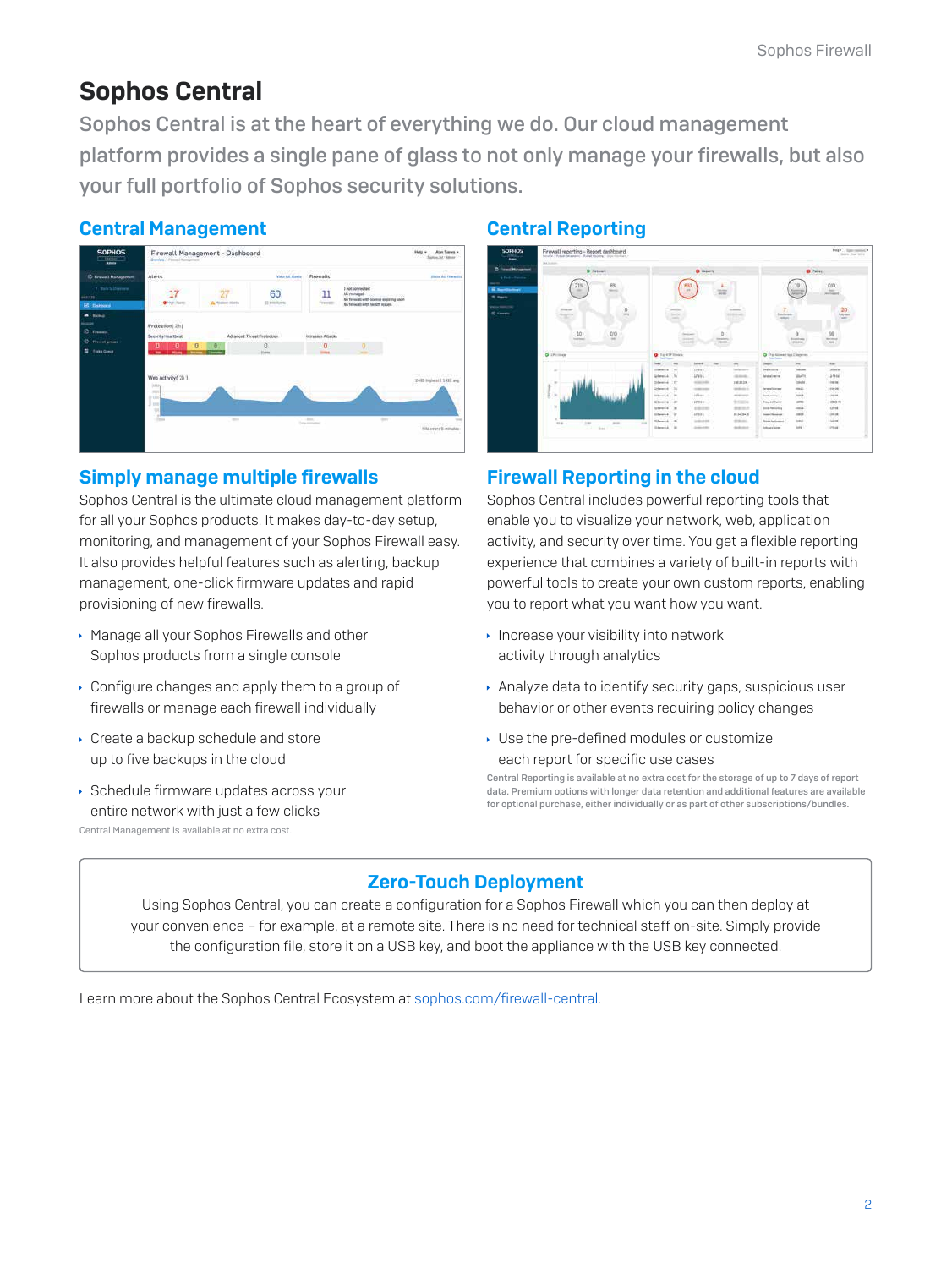# Synchronized Security

# Security Heartbeat™: Your firewall and your endpoints are finally talking

Sophos Firewall is the only network security solution that is able to fully identify the user and source of an infection on your network, and automatically limit access to other network resources in response. This is made possible with our unique Sophos Security Heartbeat that shares telemetry and health status between Sophos endpoints and your firewall and integrates endpoint health into firewall rules to control access and isolate compromised systems.

The good news is, this all happens automatically, and is successfully helping numerous businesses and organizations to save time and money in protecting their environments today.

# Synchronized Application Control

Using Security Heartbeat, we can do much more than just see the health status of an endpoint. We also have a solution to one of the biggest problems most network administrators face today - lack of visibility into network traffic.

Synchronized Application Control utilizes the Heartbeat connections with Sophos endpoints to automatically identify, classify, and control application traffic. All encrypted, custom, evasive, and generic HTTP or HTTPS applications which are currently going unidentified will be revealed.



You can't control what you can't see. All firewalls today depend on static application signatures to identify apps. But those don't work for most custom, obscure, evasive, or any apps using generic HTTP or HTTPS.

Sophos Firewall utilizes Synchronized Security to automatically identify, classify, and control all unknown applications easily blocking the apps you don't want and prioritizing the ones you do.

# Lateral Movement Protection

Lateral Movement Protection automatically isolates compromised systems at every point in the network to stop attacks dead in their tracks. Healthy endpoints assist by ignoring all traffic from unhealthy endpoints, enabling complete isolation, even on the same network segment, to prevent threats and active adversaries from spreading or stealing data.

Synchronized User ID

User authentication is critically important in a nextgeneration firewall but often challenging to implement in a seamless and transparent way. Synchronized User ID eliminates the need for client or server authentication agents by sharing user identity between the endpoint and the firewall through Security Heartbeat. It's just another great benefit of having your firewall and endpoints integrated and sharing information.

# [Synchronized SD-WAN: Powerful, reliable application routing](https://www.e-rong.co.th/)

Synchronized SD-WAN harnesses the power of Synchronized Security to optimize WAN path selection for your important business applications.

With Synchronized Application Control, discovered applications, which would otherwise be unknown, can be used for traffic matching criteria in SD-WAN routing policies. This is yet another way that Synchronized Security can improve the efficiency of your network.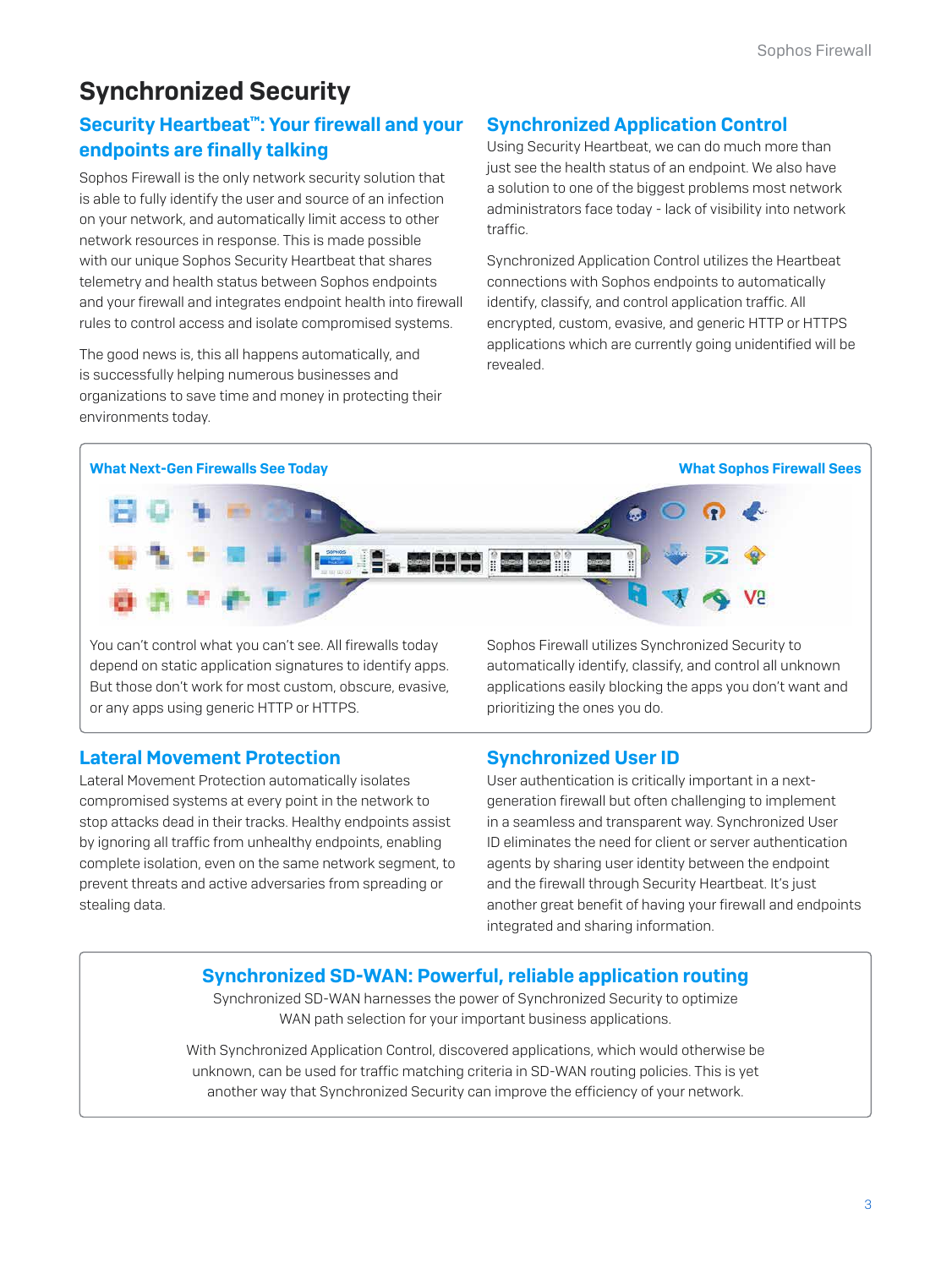# Powerful Protection

### See it. Stop it. Secure it.

[Our comprehensive next-generation firewall protection has been built to expose hidden risks, block both known and](https://www.e-rong.co.th/)  unknown threats, and automatically respond to incidents.



Superior visibility into unknown applications, risky activity, suspicious traffic, and advanced threats helps you regain control of your network and get deeper insights.



Powerful next-gen protection technologies like deep learning and intrusion prevention keep your organization secure from the latest hacks and attacks.



Synchronized Security automatic threat response instantly identifies and isolates compromised systems on your network to prevent breaches and lateral movement.

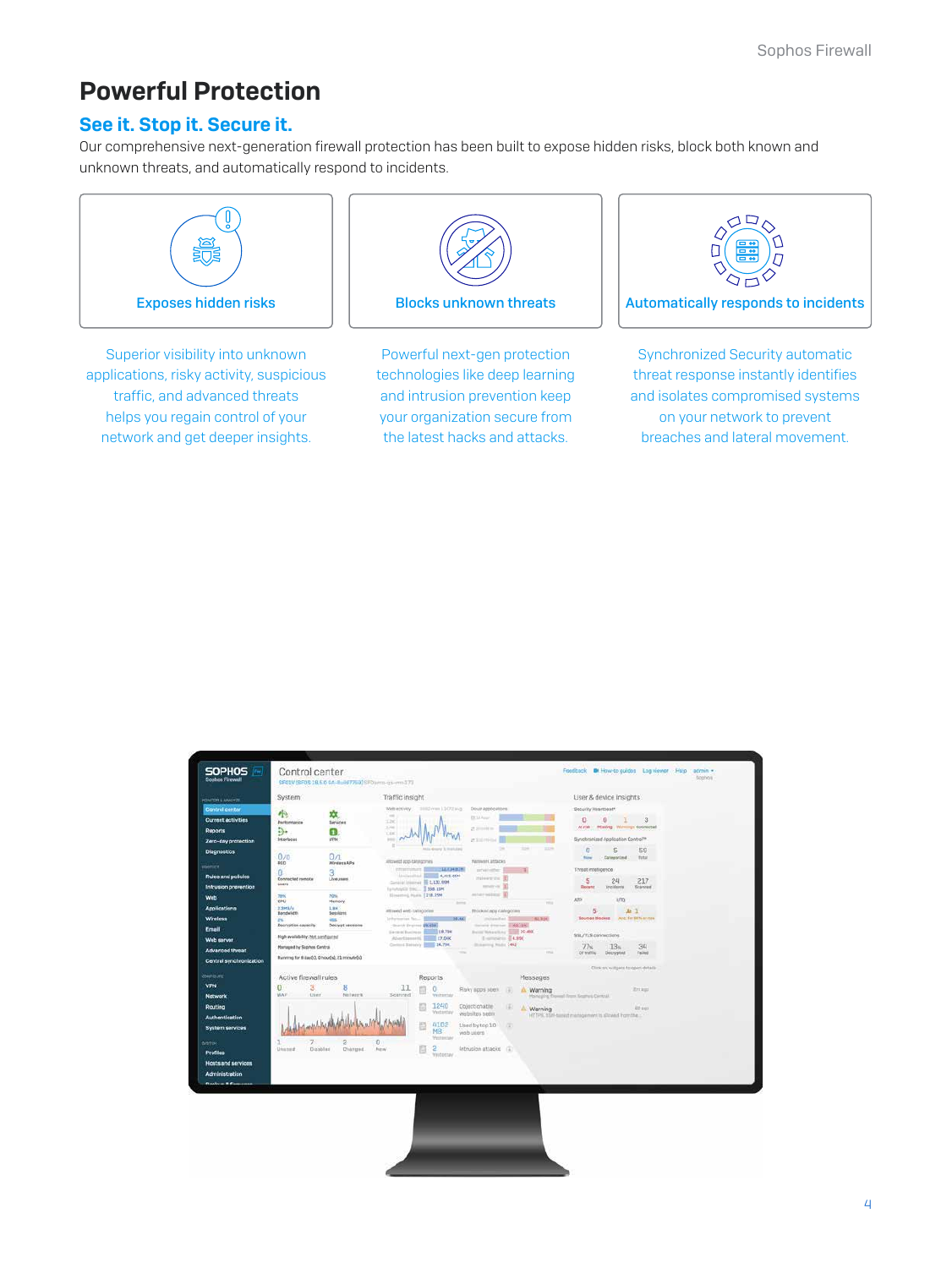# [Xstream Protection - A Single Bundle For Ultimate Protection](https://www.e-rong.co.th/)

Sophos Firewall's Xstream Protection bundle provides all the next-gen protection, performance and value you need to power even the most demanding networks. Also available with the XGS Series model of your choice included.

#### Base Firewall Features

- ▶ Networking and SD-WAN: Wireless, SD-WAN, Application Aware Routing, Traffic Shaping
- **Protection and Performance:** Xstream Architecture with Network Flow FastPath, TLS 1.3 Inspection, Deep-Packet Inspection
- ▶ VPN: IPsec/SSL Site-to-Site and Remote Access VPN (unlimited), Sophos SD-RED Site-to-Site VPN
- **Reporting:** Historical on-box logging and reporting, Sophos Central cloud reporting (seven-day data retention)

# Network Protection

- ▶ Xstream TLS Inspection: TLS 1.3 inspection with prepackaged exceptions
- ▶ Xstream DPI engine: streaming deep-packet inspection
- **IPS:** Next-gen Intrusion Prevention
- **ATP:** Advanced Threat Protection
- Synchronized Security Heartbeat: integration with Sophos Endpoints to identify and isolate threats
- Clientless VPN: HTML5
- SD-RED VPN: Manage SD-RED devices
- **Reporting:** Extensive network and threat reporting

### Web Protection

- Xstream TLS Inspection: TLS 1.3 inspection with prepackaged exceptions
- Xstream DPI engine: streaming deep-packet inspection
- Web Control: by user, group, category, URL, keyword
- Web Threat Protection: malware, PUA, malicious JavaScript, Pharming
- App Control: by user, group, category, risk, and more
- Synchronized App ¥ Control: integration with Sophos endpoints to identify unknown apps
- Synchronized SD-WAN: utilizing Synchronized App Control to route unknown apps
- Reporting: Extensive web and app reporting

#### Zero-Day Protection டெ

- ▶ Xstream TLS Inspection: TLS 1.3 inspection with prepackaged exceptions
- **Xstream DPI engine:** streaming deep-packet inspection
- Zero-Day Threat Protection: analyze all unknown files using AI, ML, and sandboxing
- ▸ Powered by SophosLabs Intelix: cloud-based intelligence and analysis
- $\rightarrow$  Machine Learning: using multiple deep learning models
- **Cloud Sandboxing: dynamic run**time analysis of unknown files
- Reporting: Extensive threat intelligence analysis reporting

### Sophos Central Management

- ▶ Group Firewall Management: Synchronized policy across firewall groups
- $\rightarrow$  Backup and firmware updates: storage and scheduling
- ▶ Zero-touch deployment: for new firewalls from the cloud

### Sophos Central Orchestration

- ▶ SD-WAN Orchestration: Point and click Site-to-Site VPN Orchestration
- **Cloud Firewall Reporting: Multi-firewall** reporting with save, schedule and export reports (30-day data retention)
- ▶ XDR and MTR Ready: Support for XDR and MTR services

#### Enhanced Support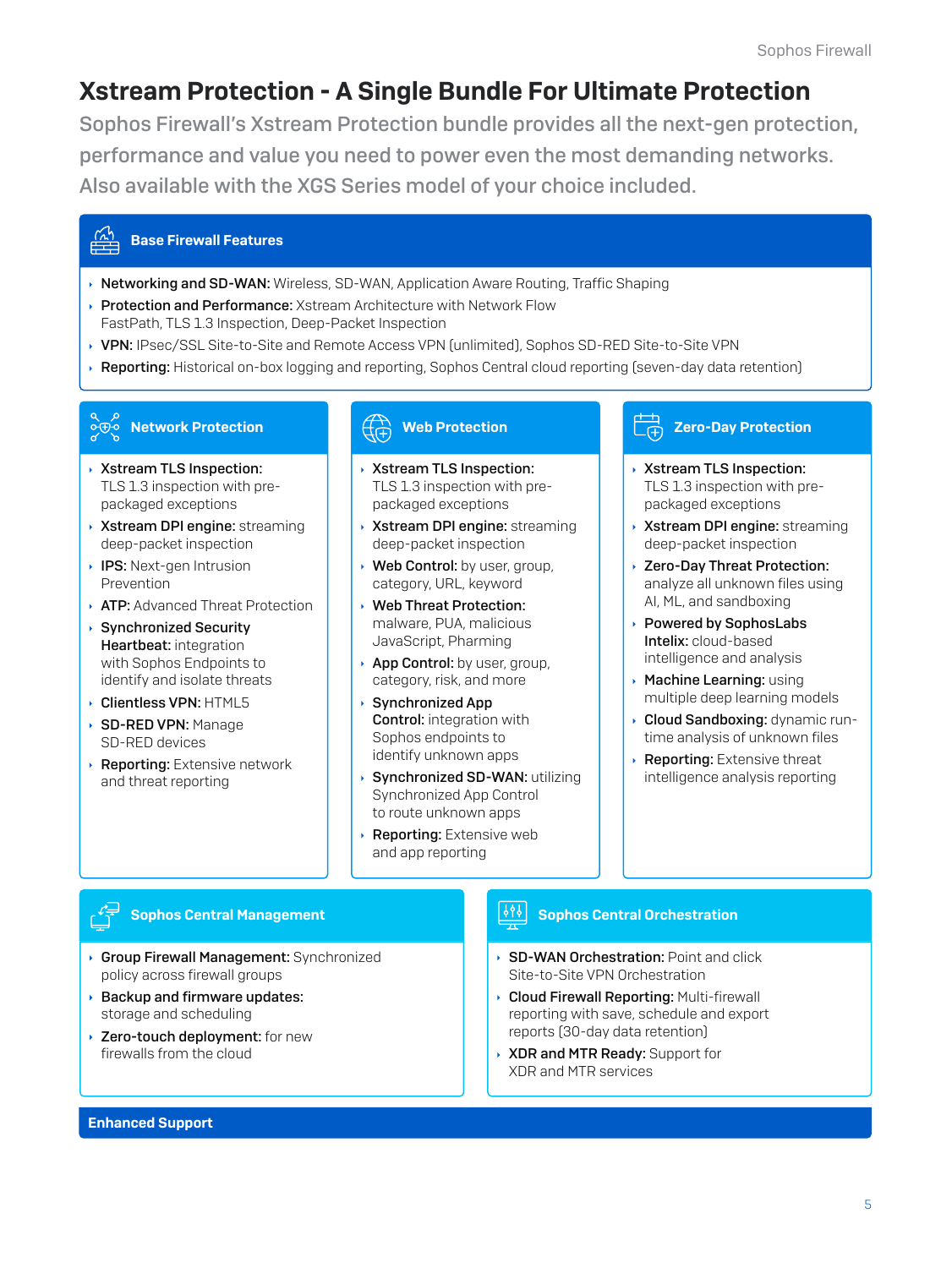# All Licensing Options

We recommend the Xstream Protection bundle for the ultimate in security, but [if you prefer to customize your protection, all subscriptions are also available for](https://www.e-rong.co.th/)  individual purchase.

| <b>Xstream Protection Bundle:</b> |                                                                                                      |
|-----------------------------------|------------------------------------------------------------------------------------------------------|
| <b>Base License</b>               | Networking, Wireless, Xstream Architecture, Unlimited Remote Access VPN, Site-to-Site VPN, reporting |
| <b>Network Protection</b>         | Xstream TLS and DPI engine, IPS, ATP, Security Heartbeat, SD-RED VPN, reporting                      |
| <b>Web Protection</b>             | Xstream TLS and DPI engine, Web Security and Control, Application Control, reporting                 |
| Zero-Day Protection               | Machine Learning and Sandboxing File Analysis, reporting                                             |
| <b>Central Orchestration</b>      | SD-WAN VPN Orchestration, Central Firewall Advanced Reporting [30-days], MTR/XDR ready               |
| <b>Enhanced Support</b>           | 24/7 support, feature updates, advanced replacement hardware warranty for term                       |

**Custom Protection:** If you only require basic protection or want to customize your protection, you can choose the Standard Protection Bundle or purchase any of the protection modules separately.

| <b>Standard Protection Bundle:</b> |                                                                                                            |  |
|------------------------------------|------------------------------------------------------------------------------------------------------------|--|
| <b>Base License</b>                | Networking, wireless, Xstream<br>Architecture, unlimited Remote Access<br>VPN, Site-to-Site VPN, reporting |  |
| <b>Network Protection</b>          | Xstream TLS and DPI engine, IPS, ATP,<br>Security Heartbeat, SD-RED VPN, reporting                         |  |
| <b>Web Protection</b>              | Xstream TLS and DPI engine, Web Security<br>and Control, Application Control, reporting                    |  |
| <b>Enhanced Support</b>            | 24/7 support, feature updates, advanced<br>replacement hardware warranty for term                          |  |

| <b>Additional Protection Modules:</b> |                                      |  |
|---------------------------------------|--------------------------------------|--|
| <b>Email Protection</b>               | On-box antispam, AV, DLP, encryption |  |
| <b>Web Server</b><br>Protection       | Web Application Firewall             |  |

Sophos Central Management and Reporting: All Sophos Firewalls include cloud management and reporting at no extra charge.

| Sophos Central Management and Reporting (included at no charge): |                                                                                                                 |  |
|------------------------------------------------------------------|-----------------------------------------------------------------------------------------------------------------|--|
| <b>Sophos Central</b><br>Management                              | Group firewall management, backup<br>management, firmware update scheduling                                     |  |
| <b>Sophos Central</b><br><b>Firewall Reporting</b>               | Prepackaged and custom report tools<br>with seven days cloud storage for no<br>extra charge (see other options) |  |

Additional Protection: Extend your protection further with these additional products and services.

| <b>Additional Protection Services, Products and Modules:</b> |                                                                 |  |
|--------------------------------------------------------------|-----------------------------------------------------------------|--|
| <b>Managed Threat</b>                                        | 24/7 threat hunting, detection and response                     |  |
| Response                                                     | delivered by an expert team (more info)                         |  |
| Sophos Intercept X                                           | Sophos Central managed next-gen endpoint                        |  |
| <b>Endpoint with XDR</b>                                     | protection with EDR (more info)                                 |  |
| <b>ZTNA</b>                                                  | Sophos Central managed Zero Trust<br>Network Access (more info) |  |
| <b>Central Email</b>                                         | Sophos Central managed antispam,                                |  |
| Advanced                                                     | AV, DLP, encryption [more info]                                 |  |

Support: Enhanced support is included in all protection bundles, but you can enhance your support experience further by upgrading.

| <b>Additional Support Options:</b> |                                               |  |
|------------------------------------|-----------------------------------------------|--|
| <b>Enhanced Plus</b>               | Upgrade your support with VIP support, HW     |  |
| <b>Support Upgrade</b>             | warranty for add-ons, TAM option (extra cost) |  |

#### Cloud, Virtual and Software Appliance Licensing Options:

If you're deploying Sophos Firewall in the cloud, in a virtual environment, or as software on your own hardware, the licensing guide below can help you find the right option.

| <b>Model</b>      | <b>Equivalent AWS</b><br><i>instance</i> | <b>Equivalent</b><br><b>Azure VM</b>       | Software/<br><b>Virtual License*</b> |
|-------------------|------------------------------------------|--------------------------------------------|--------------------------------------|
| XGS 87[w]         | t3.medium                                |                                            | <b>2C4</b>                           |
| <b>XGS 107[w]</b> | c5.large                                 | Standard<br>F <sub>2s</sub> v <sub>2</sub> |                                      |
| <b>XGS 116(w)</b> |                                          |                                            | <b>4C6</b>                           |
| <b>XGS 2100</b>   | c5.xlarge                                |                                            |                                      |
| <b>XGS 2300</b>   | m5.xlarge                                |                                            | <b>6C8</b>                           |
| <b>XGS 3100</b>   | c5.2xlarge                               | Standard<br>F8s v2                         | <b>8C16</b>                          |
| <b>XGS 4300</b>   | c5.4xlarge                               | Standard<br>F16s v2                        | <b>16C24</b>                         |
| <b>XGS 5500</b>   | c5.9xlarge                               | Standard<br>F32s v2                        | Unlimited                            |

\* Based upon CPU cores and RAM

For a complete list of features included in each protection subscription see the Sophos Firewall Feature List.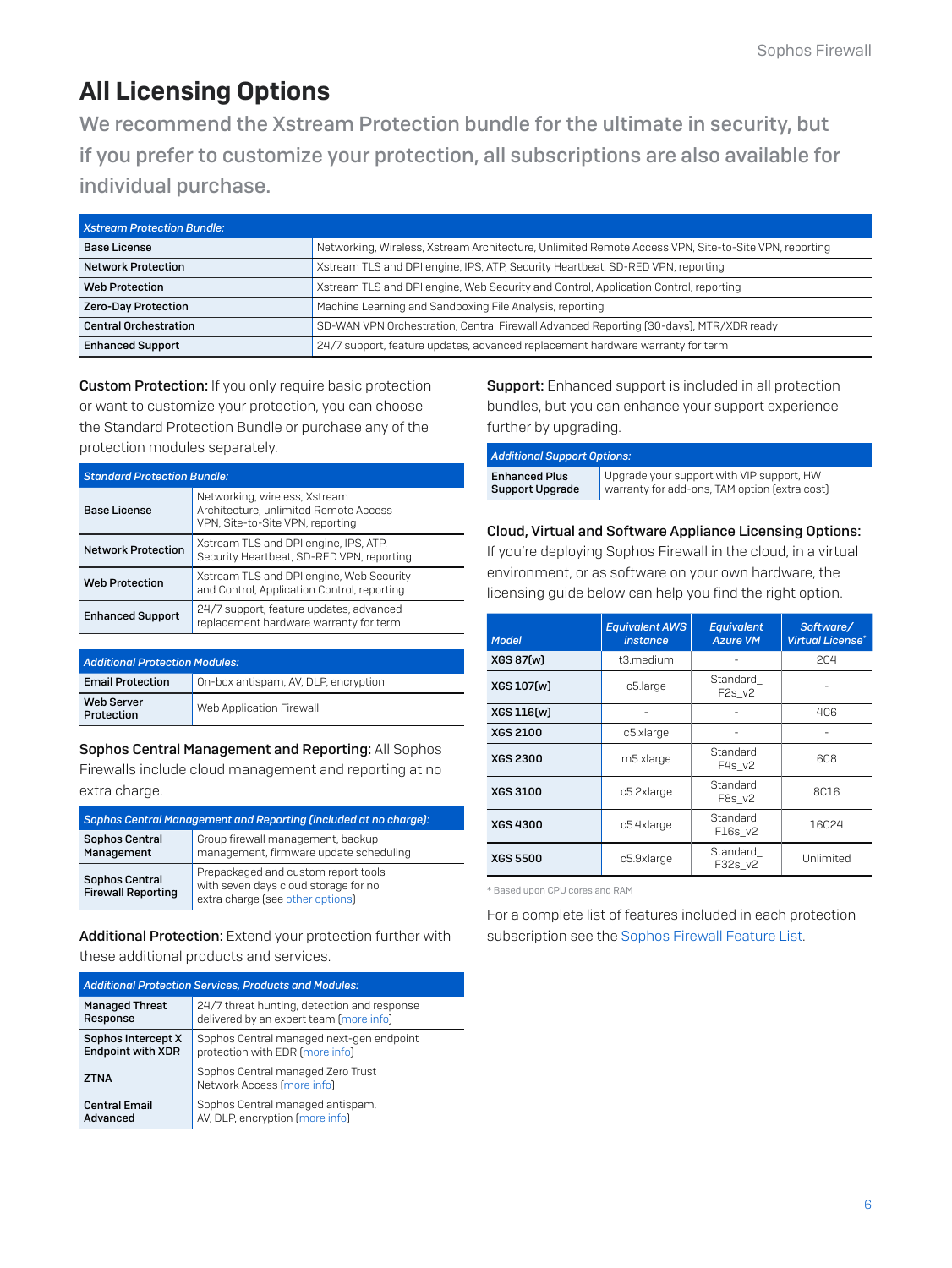# [Deployment Options](https://www.e-rong.co.th/)



Sophos Firewall offers the very best network visibility, protection, and response to secure your public, private, and hybrid cloud environments.



As an AWS Advanced Technology Partner, Sophos is a validated AWS Security Competency vendor, AWS marketplace seller, and AWS Public Sector Partner.

Sophos Firewall is available in the AWS marketplace with a pay-as-you-go (PAYG) license model, or bring your own license (BYOL) to best fit your needs.



Sophos Firewall is certified and optimized for Azure and is available in the Microsoft Azure Marketplace. Take advantage of the free test drive or the flexible PAYG or BYOL licensing options.

# **NUTANIX**

Sophos Firewall is Nutanix AHV and Nutanix Flow Ready, bringing the world's best next-gen firewall visibility, protection, and response to the industry's leading Hyper Convergence Infrastructure (HCI) platform. Take advantage of a 30-day free trial using our KVM image and flexible licensing.

Sophos Firewall supports a broad range of virtualization platforms and can also be deployed as a software appliance on your own x86 Intel hardware:



See the Licensing section for the available licensing options.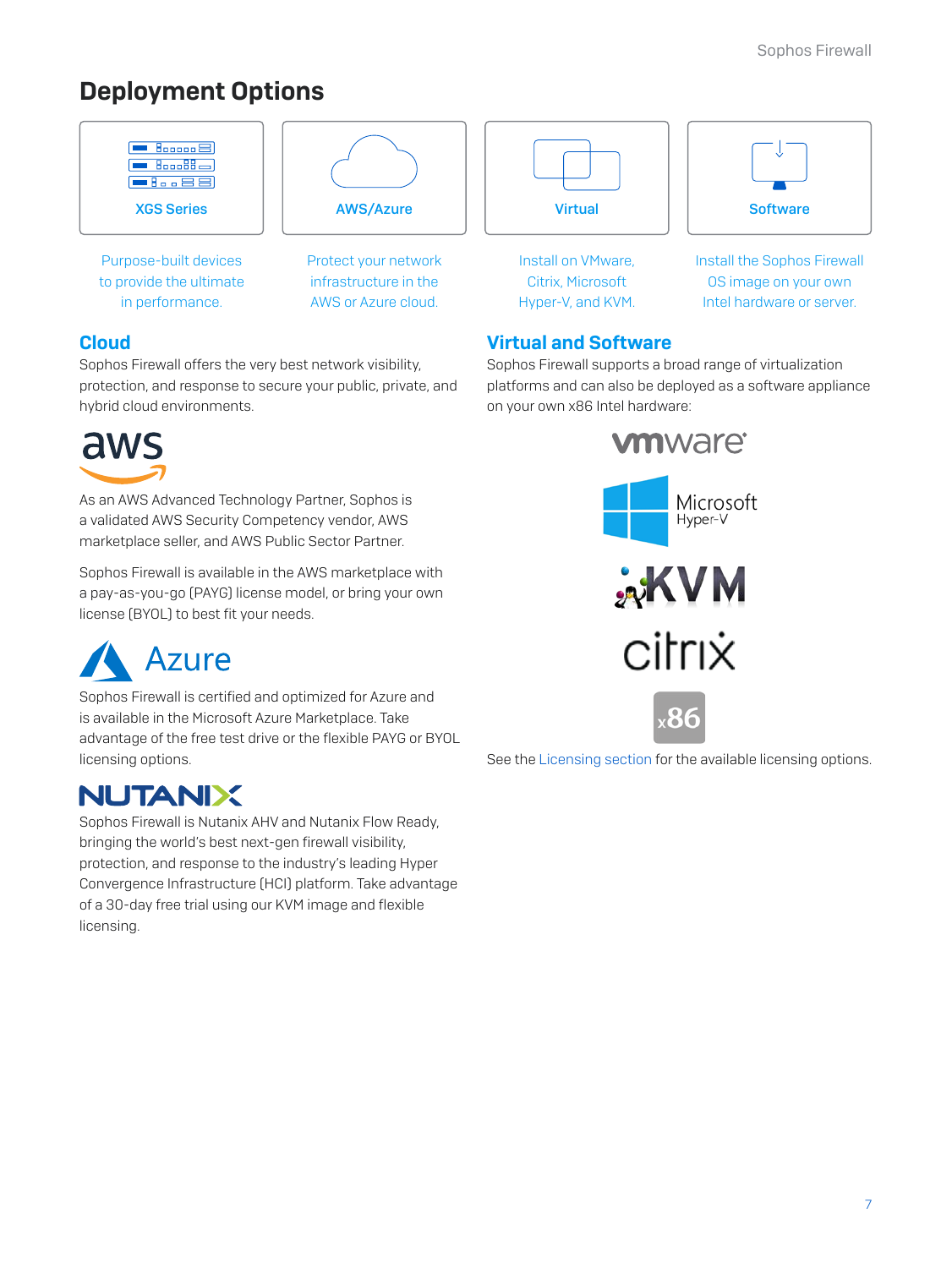# Protection Modules

[You can choose from a number of modules to customize the protection offered by](https://www.e-rong.co.th/)  your firewall to your individual needs and deployment scenario.

### Base Firewall

The Sophos Firewall Base license includes the Xstream Architecture, networking, wireless, SD-WAN, VPN, and reporting.

#### Xstream Architecture

Enables high performance TLS 1.3 inspection, deep-packet inspection, and network flow FastPath to accelerate trusted SaaS, SD-WAN, and cloud application traffic. Note that Network and Web Protection are required to get the full benefits of the Xstream Architecture.

#### Networking and SD-WAN

Includes networking, routing, and SD-WAN capabilities with zone-based stateful firewall, NAT, VLAN support, multiple WAN link options with SD-WAN routing, fail-over, and failback.

#### Secure Wireless

Built-in wireless controller for Sophos APX wireless access points. Plug-and-play access point discovery makes setup easy. Support for multiple SSIDs, hotspots, guest networks, and the diverse encryption and security standards.

#### VPN

Provides standards-based site-to-site and remote access VPN (free up to the capacity of the firewall) with support for IPsec and SSL. Sophos Connect remote access VPN client for Windows and Macs offers seamless and easy deployment and configuration options. Sophos unique SD-RED layer 2 site-to-site tunnels offers a light-weight robust VPN alternative.

#### Reporting

Extensive on-box reporting provides valuable insights into threats, users, applications, web activity, and much more. Note that specific reporting functionality may be dependent on other protection modules to get the full benefits (for example, Web Protection or web and app reports). The Base Firewall is included with every appliance.

### Network Protection

All the protection you need to stop sophisticated attacks and advanced threats while providing secure network access to those you trust.

#### Next-Gen Intrusion Prevention System

Provides advanced protection from all types of modern attacks. It goes beyond traditional server and network resources to protect users and apps on the network as well.

#### Security Heartbeat

Creates a link between your Sophos Central protected endpoints and your firewall to identify threats faster, simplify investigation, and minimize impact from attacks. Easily incorporate Heartbeat status into firewall policies to automatically isolate compromised systems.

#### Advanced Threat Protection

Instant identification and immediate response to today's most sophisticated attacks. Multi-layered protection identifies threats instantly and Security Heartbeat provides an emergency response.

#### Advanced VPN technologies

Adds unique and simple VPN technologies, including our clientless HTML5 self-service portal that makes remote access incredibly simple or utilize our exclusive light-weight secure SD-RED (Remote Ethernet Device) VPN technology. Network Protection is included in the Xstream and Standard Protection bundles and is also available for separate purchase.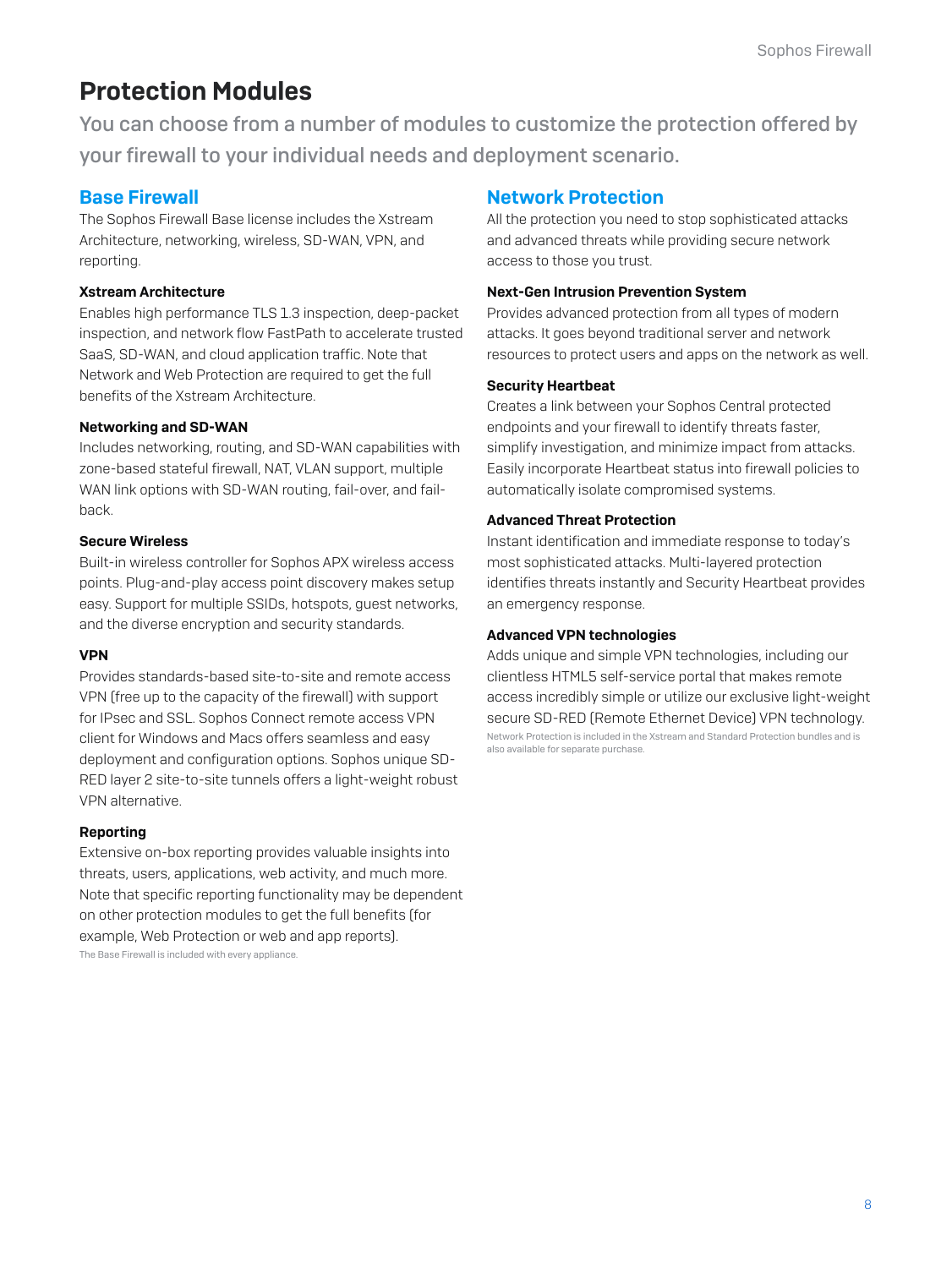### Web Protection

Unmatched visibility and control over all your user's web and application activity.

#### Powerful user and group web policy

Provides enterprise-level Secure Web Gateway policy controls to easily manage sophisticated user and group web controls. Apply policies based upon uploaded web keywords indicating inappropriate use or behavior.

#### Application Control and QoS

Enables user-aware visibility and control over thousands of applications with granular policy and traffic-shaping (QoS) options based on application category, risk, and other characteristics. Synchronized Application Control automatically identifies all the unknown, evasive, and custom applications on your network.

#### Advanced Web Threat Protection

Backed by SophosLabs, our advanced engine provides the ultimate protection from today's polymorphic and obfuscated web threats. Innovative techniques like JavaScript emulation, behavioral analysis, and origin reputation help keep your network safe.

#### High-performance traffic scanning

Optimized for top performance, our Xstream SSL inspection provides ultra-low latency inspection and HTTPS scanning while maintaining performance.

Web Protection is included in the Xstream and Standard Protection bundles and is also available for separate purchase.

### Zero-Day Protection

AI-driven static and dynamic file analysis techniques combine to bring unprecedented threat intelligence to your firewall and so effectively identify and block ransomware and other known and unknown threats.

#### Powered by SophosLabs

Powered by the industry-leading SophosLabs, the Zero-Day Protection subscription includes a fully cloud-based threat [intelligence and threat analysis platform. This provides deep](https://www.e-rong.co.th/)  learning-based file analysis, detailed analysis reporting, and a threat meter to show the risk summary for a file.

We use layers of analytics to identify known and potential threats, reduce unknowns, and derive verdicts and intelligence reports for the most commonly used file types.

#### Static File Analysis

By harnessing the power of multiple machine learning models, global reputation, deep file scanning, and more, you can quickly identify threats without the need to execute the files in real time.

#### Dynamic File Analysis

Execute a file in a secure cloud-based sandbox to observe its behavior and intent. Screenshots provide added insight into any key events during the analysis.

#### Threat Intelligence Analysis Reporting

Rich intelligence reports provide you with much more than just a 'good,' 'bad,' or 'unknown' verdict. Full insight into the nature and capabilities of a threat are delivered through the use of data science and SophosLabs research.

Zero-Day Protection is included in the Xstream Protection bundle and is also available for separate purchase.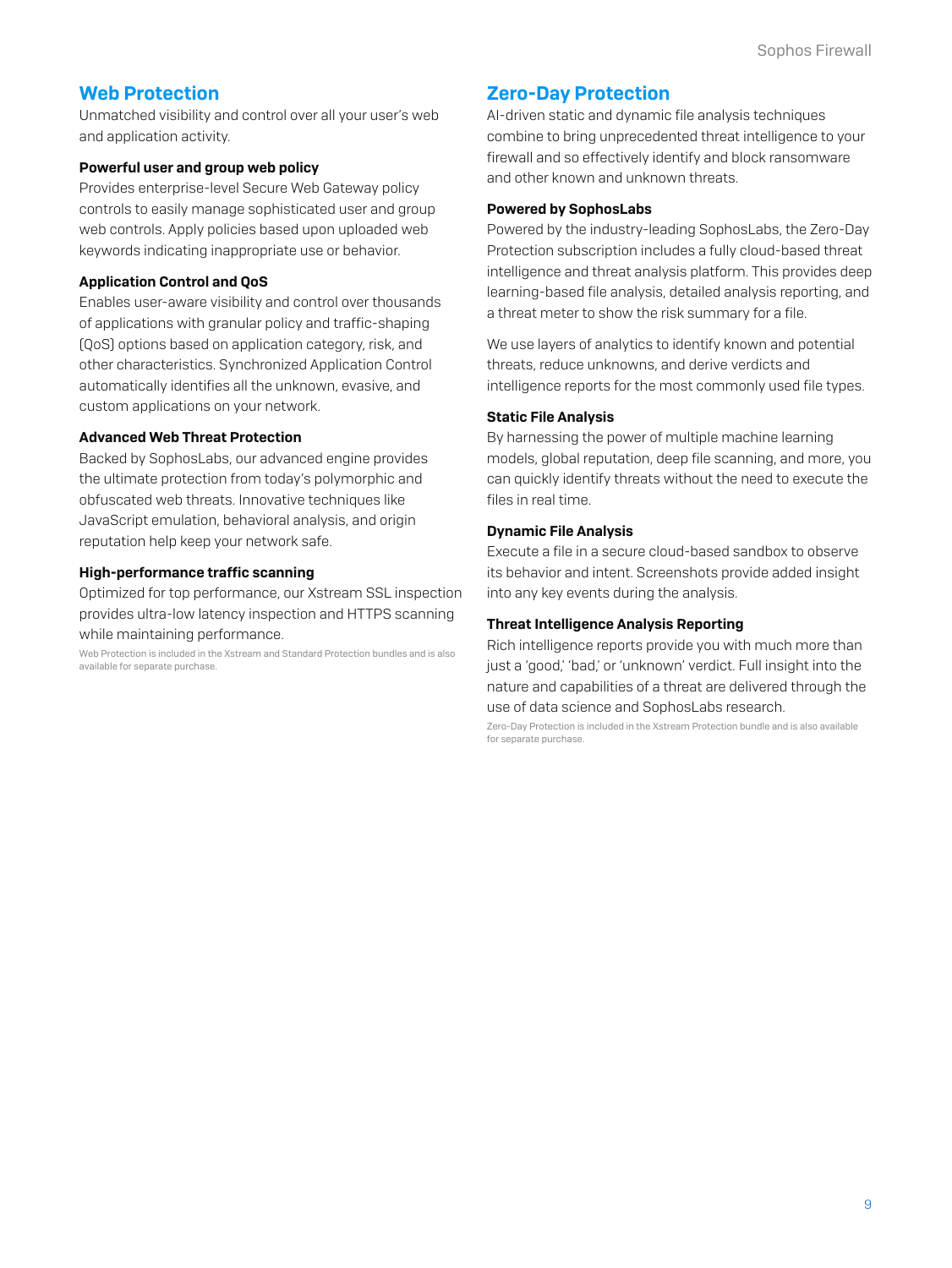### Central Orchestration

Sophos Central cloud-managed VPN orchestration, firewall reporting, and MTR/XDR integration.

#### Sophos Central VPN Orchestration

Makes VPN orchestration easy. Wizard-based tunnel configuration helps create full mesh networks, hub-andspoke models, or complex tunnel setups between multiple firewalls a quick point-and-click exercise. Seamlessly integrates multiple WAN link and SD-WAN functionality and routing optimizations to improve resilience and performance and also integrates with user authentication and Synchronized Security Heartbeat to control access.

#### Central Firewall Reporting Advanced (30-day)

Cloud-based reporting with several pre-packaged common reports for threats, compliance, and user activity. Includes advanced options for creating custom reports and views with the option to save, schedule or export your custom reports. Includes 30 days of log data retention with the option to add additional storage for additional historical reporting needs.

#### MTR/XDR Ready

Sophos MTR provides optional 24/7 threat hunting, detection and response delivered by an expert team as a fully-managed service. Sophos XDR offers extended detection and response managed by your own team. Regardless of whether you manage it yourself, or Sophos manages it for you, your Sophos Firewall is ready to share the necessary threat intelligence and data to the cloud. Central Orchestration is included in the Xstream Protection bundle and is available for

separate purchase.

### Email Protection

Consolidate your email protection with anti-spam, DLP, and encryption. We recommend Sophos Central Email Advanced for the best cloud-based email protection solution. If you require on-box email protection, this module offers essential anti-spam, DLP and encryption.

#### Integrated Message Transfer Agent

Ensures always-on business continuity for your email, allowing the firewall to automatically queue mail in the event servers become unavailable.

#### Live Anti-Spam

Provides protection from the latest spam campaigns, phishing attacks, and malicious attachments.

#### Self-serve Quarantine

Gives employees direct control over their spam quarantine, saving you time and effort.

#### SPX Email Encryption

Unique to Sophos, SPX makes it easy to send encrypted email to anyone, even those without any kind of trust infrastructure, using our patent-pending password-based encryption technology.

#### Data Loss Prevention

Policy-based DLP can automatically trigger encryption or block/notify based on the presence of sensitive data in emails leaving the organization.

Email Protection is available for individual purchase only.

### Web Server Protection

Harden your web servers and business applications against hacking attempts while providing secure access.

#### Business Application Policy Templates

Pre-defined policy templates let you protect common applications like Microsoft Exchange Outlook Anywhere or SharePoint quickly and easily.

#### Protection from the latest hacks and attacks

With a variety of advanced protection technologies including URL and form hardening, deep-linking and directory traversal prevention, SQL injection and cross-site scripting protection, cookie signing and more.

#### Reverse proxy

[With authentication options, SSL offloading, and server load](https://www.e-rong.co.th/)  balancing ensure maximum protection and performance for your servers being accessed from the internet. Web Server Protection is available for individual purchase only.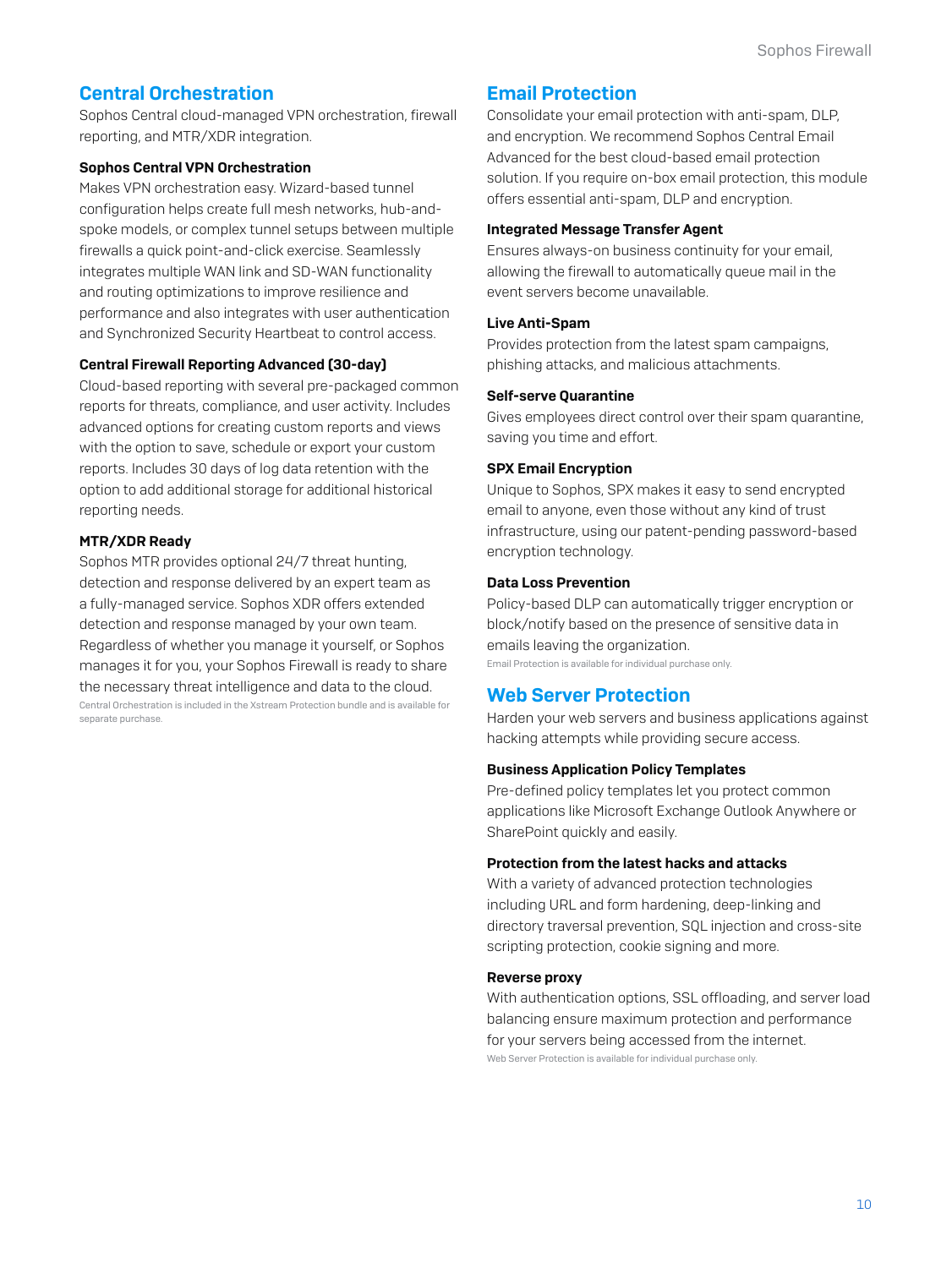# Sophos XGS Series Appliances

All XGS Series firewall appliances are built upon a dual-processor architecture, combining a high-performance, multi-core CPU with a dedicated Xstream Flow Processor for targeted acceleration at the hardware level. This gives you all the [flexibility and adaptability of an x86 based firewall plus a significant performance](https://www.e-rong.co.th/)  boost over legacy firewall designs.

# Product Matrix

| Model<br><b>Tech Specs</b> |                | <b>Throughput</b>          |          |                                     |                    |                            |                                |                                            |
|----------------------------|----------------|----------------------------|----------|-------------------------------------|--------------------|----------------------------|--------------------------------|--------------------------------------------|
|                            | Form<br>Factor | Ports/Slots<br>[Max Ports] | w-model* | Swappable Components                | Firewall<br>[Mbps] | <b>IPsec VPN</b><br>[Mbps] | Threat<br>Protection<br>[Mbps] | <b>Xstream</b><br><b>SSL/TLS</b><br>[Mbps] |
| XGS 87(w)                  | Desktop        | $5/-$ [5]                  | Wi-Fi 5  | n/a                                 | 3.700              | 750                        | 240                            | 375                                        |
| XGS 107(w)                 | Desktop        | $9/-$ [9]                  | Wi-Fi 5  | Second power supply                 | 7,000              | 900                        | 330                            | 420                                        |
| XGS 116(w)                 | Desktop        | 9/1(9)                     | Wi-Fi 5  | Second power supply, 3G/4G, Wi-Fi** | 7,700              | 1,100                      | 685                            | 650                                        |
| XGS 126(w)                 | Desktop        | 14/1(14)                   | Wi-Fi 5  | Second power supply, 3G/4G, Wi-Fi** | 10,500             | 1,800                      | 900                            | 800                                        |
| XGS 136(w)                 | Desktop        | 14/1(14)                   | Wi-Fi 5  | Second power supply, 3G/4G, Wi-Fi** | 11,500             | 2,500                      | 1,000                          | 950                                        |
| <b>XGS 2100</b>            | 1U             | 10/1(18)                   | n/a      | Optional external power             | 30,000             | 3,000                      | 1,250                          | 1,100                                      |
| <b>XGS 2300</b>            | 1U             | $10/1$ [18]                | n/a      | Optional external power             | 35,000             | 3,500                      | 1,400                          | 1,450                                      |
| <b>XGS 3100</b>            | 10             | $12/1$ (20)                | n/a      | Optional external power             | 38,000             | 5,200                      | 2,000                          | 2,470                                      |
| <b>XGS 3300</b>            | 10             | $12/1$ (20)                | n/a      | Optional external power             | 40,000             | 6,500                      | 2,770                          | 3,130                                      |
| <b>XGS 4300</b>            | 1U             | 12/2[28]                   | n/a      | Optional external power             | 75,000             | 9,800                      | 4,800                          | 8,000                                      |
| <b>XGS 4500</b>            | 1U             | 12/2[28]                   | n/a      | Optional internal power             | 80,000             | 16,000                     | 8,390                          | 10,600                                     |
| <b>XGS 5500</b>            | 2U             | $16/3$ (48)                | n/a      | Power, SSD, Fan                     | 100,000            | 21,600                     | 12,390                         | 13,500                                     |
| <b>XGS 6500</b>            | 2U             | 20/4(68)                   | n/a      | Power, SSD, Fan                     | 115,000            | 26,000                     | 17,050                         | 16,000                                     |

\* 802.11ac

\*\* Second Wi-Fi module option for XGS 116w, 126w and 136w only

# Performance Test Methodology

General: Maximum throughput measured under ideal test conditions using industry standard Keysight-Ixia BreakingPoint test tools. Actual performance may vary depending on network conditions and activated services.

- Firewall: Measured using HTTP traffic and 512 KB response size.
- Firewall IMIX: UDP throughput based on a combination of 66 byte, 570 byte and 1518 byte packet sizes.
- **IPS:** Measured with IPS with HTTP traffic using default IPS ruleset and 512 KB object size.
- $\rightarrow$  **IPsec VPN:** HTTP throughput using multiple tunnels and 512 KB HTTP response size.
- **TLS inspection:** Performance measured with IPS with HTTPS sessions and different cipher suites.
- ▸ Threat Protection: Measured with Firewall, IPS, Application Control, and malware prevention enabled using HTTP 200 KB response size.
- NGFW: Measured with IPS and Application Control enabled with HTTP traffic using default IPS ruleset and 512KB object size.

### Need sizing help?

For further assistance in finding the right license or appliance for your needs, speak to your local Sophos sales team or partner. Sophos offers free sizing assistance and a Firewall Sizing Tool for partners via the Partner Portal.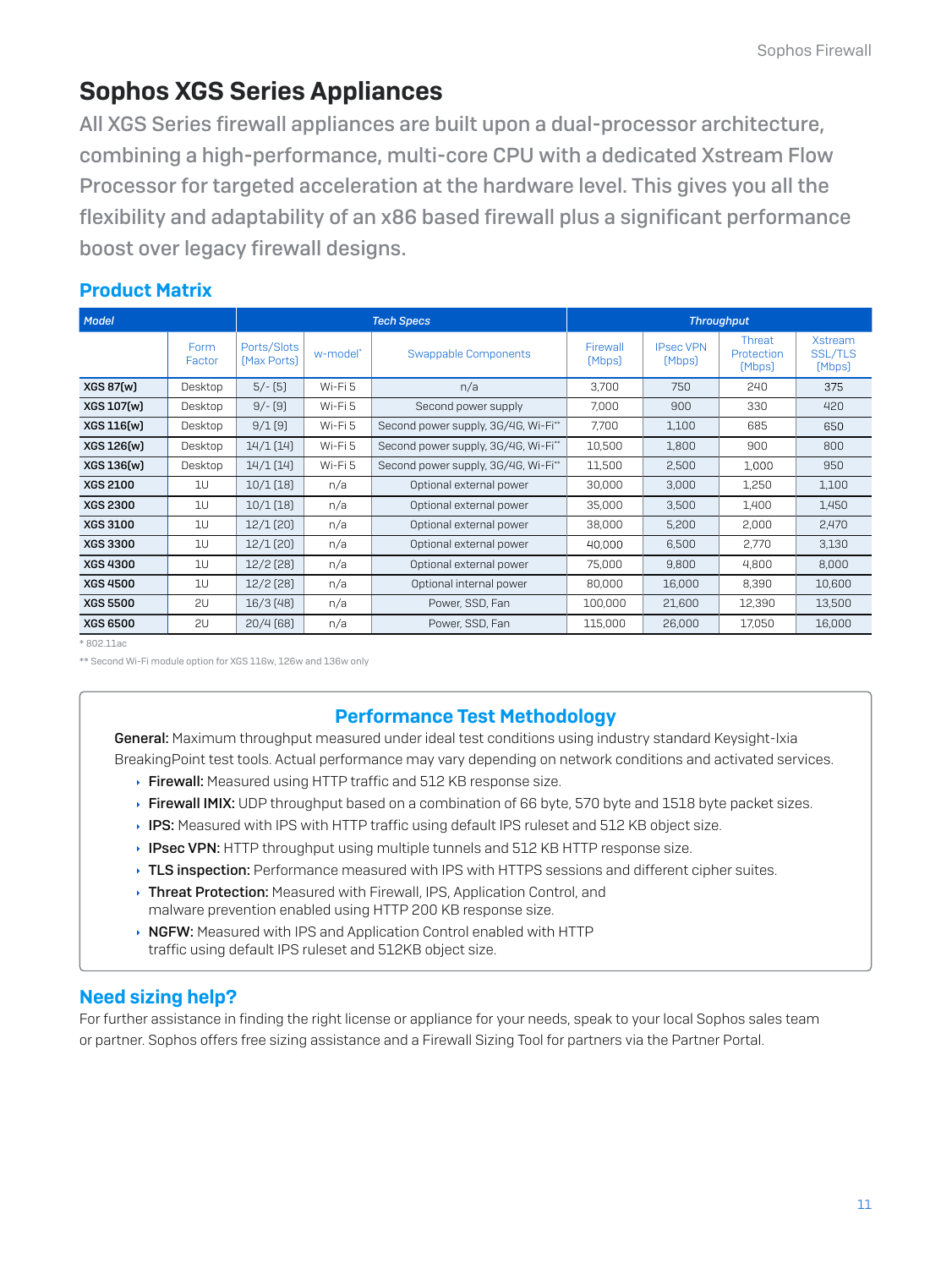# Sophos XGS Series Desktop: SMB and Branch Office

Customers looking for an all-in-one network security solution will appreciate the seamless connectivity options available for our Desktop appliances. With the modularity that smaller businesses, retail outlets, and branch offices need, to grow [and adapt to changing circumstances, they offer the perfect balance between price](https://www.e-rong.co.th/)  and performance. All Desktop models are optionally available with built-in Wi-Fi.

All models are powered by a high-speed CPU plus a dedicated Xstream Flow Processor for hardware acceleration.

# Product Highlights

- Dual processor architecture for an excellent price to performance ratio
- Every model is available with optional integrated Wi-Fi for all-in-one connectivity
- An expansion bay on all XGS 116/126/136 models improves compatibility for 3G/4G when used with our optional module
- An optional second Wi-Fi radio module can be added to w-models with an expansion bay
- Power-over-Ethernet ports built in on all XGS 116, 126 and 136 models (2.5GE on 136)
- A second power supply option for all XGS 1xx models offers a redundancy option not always seen in this form factor
- The SFP port on all models can be used for FTTH/ FTTP or with the optional VDSL modem

Note: All protection features are supported on every XGS 1xx model and most on XGS 87 and 87w

# Product Highlights

XGS 87 and XGS 87w See detailed technical specifications

XGS 107, XGS 107w See detailed technical specifications

XGS 116, XGS 116w See detailed technical specifications

XGS 126, XGS 126w See detailed technical specifications

XGS 136, XGS 136w See detailed technical specifications

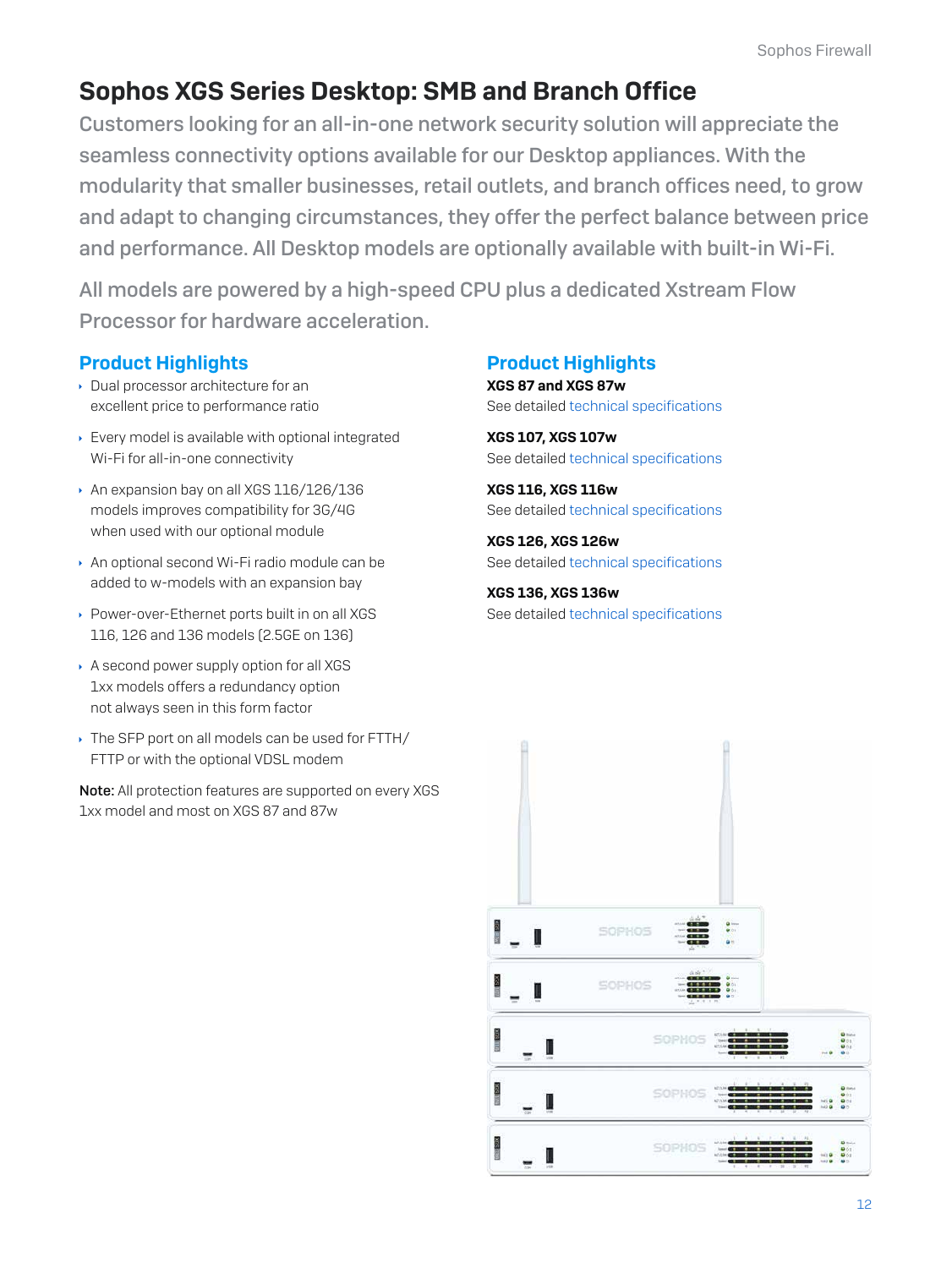# [Sophos XGS Series Desktop: SMB and Branch Office](https://www.e-rong.co.th/) XGS 87 and XGS 87w

### Technical Specifications

Note: The XGS 87 and 87w do not support some advanced features like on-box reporting, dual AV scanning, WAF AV scanning and the email message transfer agent (MTA) functionality. If you need these capabilities, the XGS 107(w) is recommended.





4 x GbE copper port Power supply 1 x USB 3.0

| <b>Physical specifications</b>              |                                                                                                                                                      |
|---------------------------------------------|------------------------------------------------------------------------------------------------------------------------------------------------------|
| Mounting                                    | Rackmount kit available<br>(to be ordered separately)                                                                                                |
| <b>Dimensions</b><br>Width x Height x Depth | 230 x 44 x 205.5 mm                                                                                                                                  |
| Weight                                      | 1.36 kg/3 lbs (unpacked)<br>2.75 kg/6.06 lbs (packed)<br>(w-model minimally more)                                                                    |
| <b>Environment</b>                          |                                                                                                                                                      |
|                                             |                                                                                                                                                      |
| Power supply                                | External auto-ranging AC-DC<br>100-240VAC, 1.7A@50-60 Hz<br>12VDC, 5A, 60W                                                                           |
| Power consumption                           | 23.2 W / 79.16 BTU/hr [87] [idle]<br>27.1 W / 92.13 BTU/hr [87w] [idle]<br>43.4 W / 148.09 BTU/hr [87] [max.]<br>46.8 W / 159.69 BTU/hr [87w] [max.] |
| <b>Operating temperature</b>                | 0°C to 40°C (operating)<br>-20°C to +70°C (storage)                                                                                                  |
| Humidity                                    | 10% to 90%, non-condensing                                                                                                                           |
|                                             |                                                                                                                                                      |
| <b>Product Certifications</b>               |                                                                                                                                                      |
| <b>Certifications</b>                       | CB, CE, UL, FCC, ISED, VCCI, CCC,<br>KC, BSMI, NOM, Anatel (87 only)                                                                                 |

| Performance                                      | <b>XGS 87[w]</b> |
|--------------------------------------------------|------------------|
| <b>Firewall throughput</b>                       | 3,700 Mbps       |
| <b>Firewall IMIX</b>                             | 2,500 Mbps       |
| Firewall Latency (64 byte UDP)                   | $6 \mu s$        |
| <b>IPS throughput</b>                            | 1,015 Mbps       |
| <b>Threat Protection throughput</b>              | 240 Mbps         |
| <b>NGFW</b>                                      | 700 Mbps         |
| <b>Concurrent connections</b>                    | 1,600,000        |
| New connections/sec                              | 35,700           |
| IPsec VPN throughput                             | 750 Mbps         |
| Xstream SSL/TLS Inspection                       | 375 Mbps         |
| Xstream SSL/TLS<br><b>Concurrent connections</b> | 8.192            |

Note: For performance testing methodology see page 11

| <b>Wireless Specification [XGS 87w only]</b> |                                    |  |
|----------------------------------------------|------------------------------------|--|
| No. of antennas                              | 2 external                         |  |
| <b>MIMO capabilities</b>                     | 2x22                               |  |
| Wireless interface                           | 802.11a/b/g/n/ac (2.4 GHz / 5 GHz) |  |

| <b>Physical interfaces</b>   |                                                         |
|------------------------------|---------------------------------------------------------|
| <b>Storage</b>               | 16 GB eMMC                                              |
| Ethernet interfaces (fixed)  | 4 x GbE copper<br>1 x SFP fiber*                        |
| Management ports             | 1 x COM RJ45<br>1 x Micro-USB (cable incl.)             |
| Other I/O ports              | $1 \times$ USB 2.0 (front)<br>$1 \times$ USB 3.0 frearl |
| Number of expansion slots    | ∩                                                       |
| Optional add-on connectivity | SFP DSL module (VDSL2)<br><b>SFP</b> transceivers       |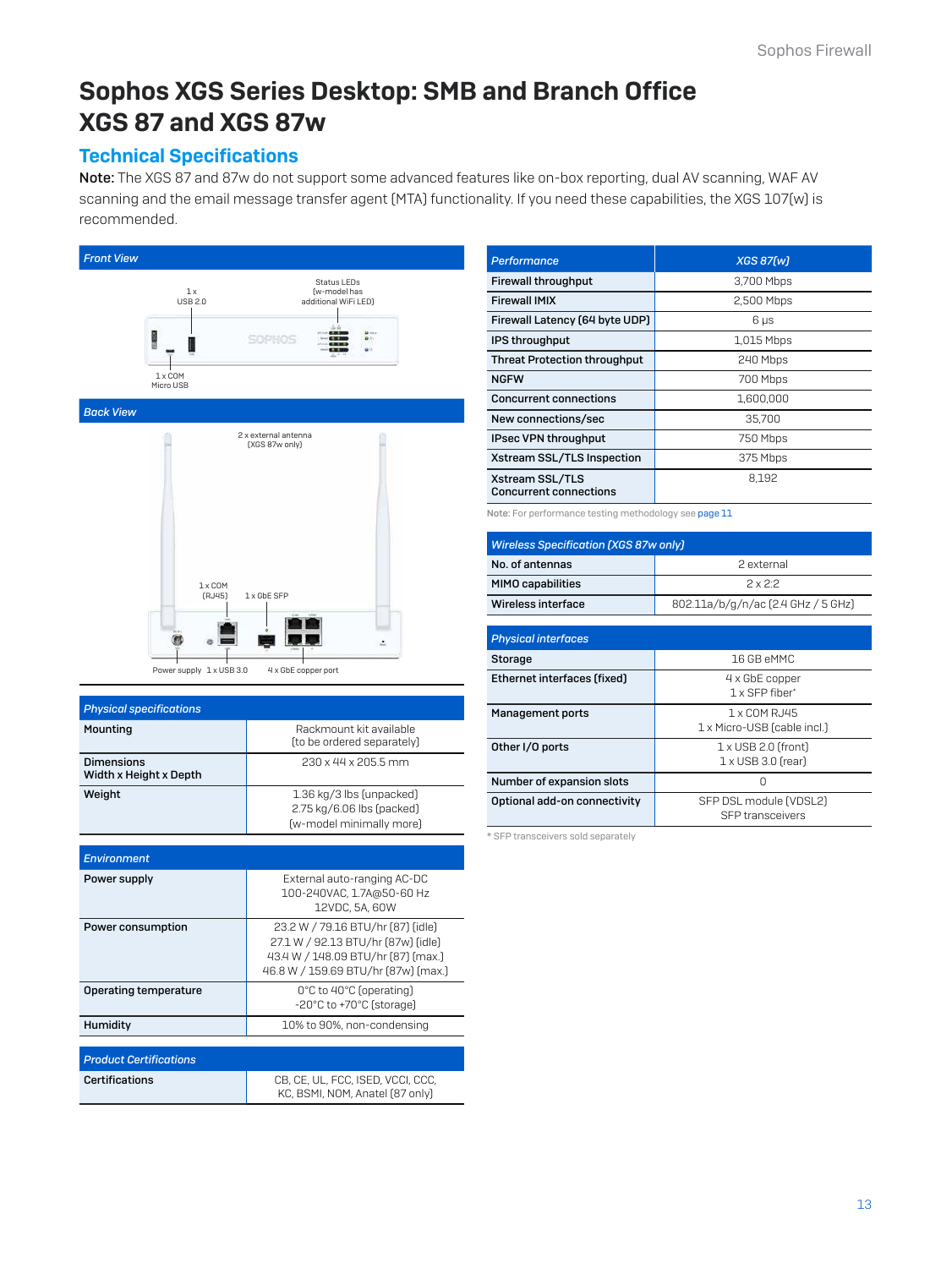# [Sophos XGS Series Desktop: SMB and Branch Office](https://www.e-rong.co.th/) XGS 107, XGS 107w

# Technical Specifications



| L.O KG/ O.L/ 100 (packed)<br>(w-model minimally more) |
|-------------------------------------------------------|
|                                                       |
|                                                       |
|                                                       |
| External auto-ranging AC-DC                           |
|                                                       |

|                               | 100-240VAC, 1.7A@50-60 Hz<br>12VDC, 5A, 60W                                                                                                   |
|-------------------------------|-----------------------------------------------------------------------------------------------------------------------------------------------|
|                               | Optional second redundant power supply                                                                                                        |
| Power consumption             | 107: 26.1 W/89.06 BTU/hr (idle)<br>107w: 29.8 W/101.68 BTU/hr fidle]<br>107: 53.9 W/183.91 BTU/hr [max.]<br>107w: 57.3 W/195.52 BTU/hr [max.] |
| Operating temperature         | 0°C to 40°C (operating)<br>-20°C to +70°C (storage)                                                                                           |
| Humidity                      | 10% to 90%, non-condensing                                                                                                                    |
|                               |                                                                                                                                               |
| <b>Product Certifications</b> |                                                                                                                                               |
|                               |                                                                                                                                               |

*Environment* Power supply

| <b>Certifications</b> | CB, CE, UL, FCC, ISED, VCCI, CCC,<br>KC, BSMI, NOM, Anatel (107 only) |
|-----------------------|-----------------------------------------------------------------------|
|                       |                                                                       |

| Performance                                      | <b>XGS 107[w]</b> |
|--------------------------------------------------|-------------------|
| <b>Firewall throughput</b>                       | 7,000 Mbps        |
| <b>Firewall IMIX</b>                             | 2,900 Mbps        |
| Firewall Latency (64 byte UDP)                   | $6 \mu s$         |
| <b>IPS throughput</b>                            | 1,355 Mbps        |
| <b>Threat Protection throughput</b>              | 330 Mbps          |
| <b>NGFW</b>                                      | 1,050 Mbps        |
| <b>Concurrent connections</b>                    | 1,600,000         |
| New connections/sec                              | 44,400            |
| IPsec VPN throughput                             | 900 Mbps          |
| Xstream SSL/TLS Inspection                       | 420 Mbps          |
| Xstream SSL/TLS<br><b>Concurrent connections</b> | 8.192             |

Note: For performance testing methodology see page 11

| <b>Wireless Specification [XGS 107w only]</b> |                                    |
|-----------------------------------------------|------------------------------------|
| No. of antennas                               | 2 external                         |
| <b>MIMO capabilities</b>                      | 2x22                               |
| Wireless interface                            | 802.11a/b/g/n/ac (2.4 GHz / 5 GHz) |

| <b>Physical interfaces</b>         |                                                         |
|------------------------------------|---------------------------------------------------------|
| Storage<br>(local quarantine/logs) | Integrated 64 GB SSD                                    |
| Ethernet interfaces (fixed)        | 8 x GbE copper<br>1 x SFP fiher*                        |
| Management ports                   | 1 x COM R. 145<br>1 x Micro-USB (cable incl.)           |
| Other I/O ports                    | $1 \times$ USB 2.0 (front)<br>$1 \times$ USB 3.0 frearl |
| Number of expansion slots          | U                                                       |
| Optional add-on connectivity       | SFP DSL module (VDSL2)<br><b>SFP</b> transceivers       |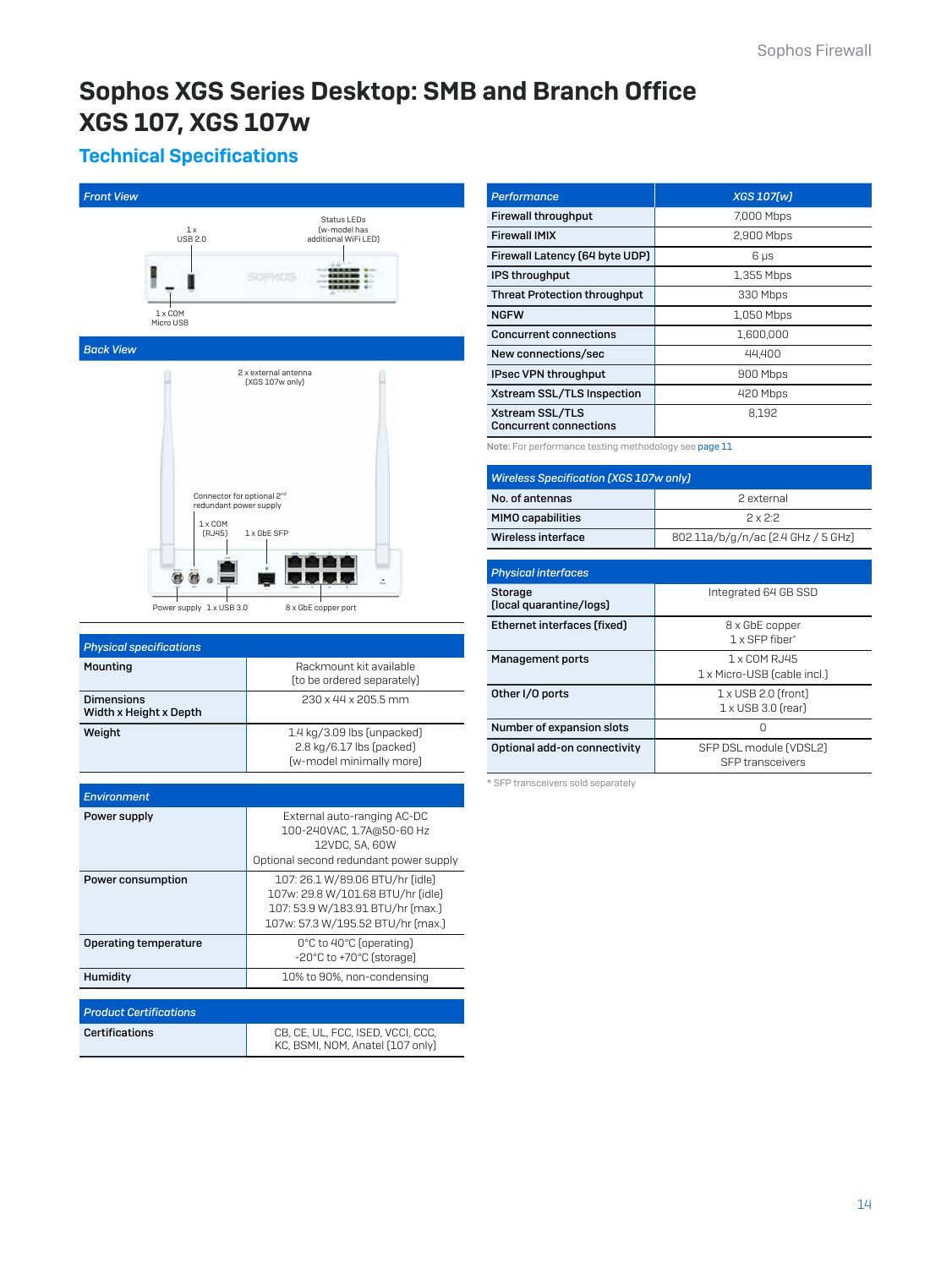# [Sophos XGS Series Desktop: SMB and Branch Office](https://www.e-rong.co.th/) XGS 116, XGS 116w

# Technical Specifications

| <b>Front View</b>                                                    |                                                                                                                           |
|----------------------------------------------------------------------|---------------------------------------------------------------------------------------------------------------------------|
| 1x<br><b>USB 2.0</b>                                                 | Status LEDs<br>(w-model has<br>additional WiFi LED)                                                                       |
|                                                                      | SOPHOS                                                                                                                    |
| $1 \times$ COM<br>Micro USB                                          |                                                                                                                           |
| <b>Back View</b>                                                     |                                                                                                                           |
| 2 x external antenna<br>(XGS 116w only)<br>$1 \times$ COM<br>F11xSFP | $1 \times$ GbE<br>Optional module                                                                                         |
| (RJ45)<br>fiber port                                                 | expansion bay<br>copper port                                                                                              |
|                                                                      |                                                                                                                           |
| 1 x USB 3.0 6 x GbE copper port<br>Power<br>supply                   | $1 \times$ GbE<br>PoE port                                                                                                |
| Connector for optional 2nd<br>redundant power supply                 |                                                                                                                           |
|                                                                      |                                                                                                                           |
| <b>Physical specifications</b>                                       |                                                                                                                           |
| Mounting                                                             | Rackmount kit available<br>(to be ordered separately)                                                                     |
| <b>Dimensions</b><br>Width x Height x Depth                          | 320 x 44 x 213 mm                                                                                                         |
| Weight                                                               | 2.2 kg/4.85 lbs [unpacked]                                                                                                |
|                                                                      | 4.2 kg/9.26 lbs (packed)<br>(w-model minimally higher)                                                                    |
|                                                                      |                                                                                                                           |
| <b>Environment</b>                                                   |                                                                                                                           |
| Power supply                                                         | External auto-ranging AC-DC<br>100-240VAC, 2.5A@50-60 Hz<br>12VDC, 12.5A, 150W<br>Optional second redundant power supply  |
| Power consumption                                                    | 116: 28 W/96 BTU/hr (idle)<br>116w: 30 W/102 BTU/hr (idle)<br>116: 57 W/195 BTU/hr (max.)<br>116w: 60 W/205 BTU/hr (max.) |
| PoE addition enabled                                                 | 38 W/130 BTU/hr (max.)                                                                                                    |
| <b>Operating temperature</b>                                         | 0°C to 40°C (operating)<br>-20°C to +70°C (storage)                                                                       |
| Humidity                                                             | 10% to 90%, non-condensing                                                                                                |
|                                                                      |                                                                                                                           |
| <b>Product Certifications</b>                                        |                                                                                                                           |
| Certifications                                                       | CB, CE, UL, FCC, ISED, VCCI,<br>CCC, KC, BSMI, NOM, Anatel                                                                |

| Performance                                      | XGS 116[w] |
|--------------------------------------------------|------------|
| <b>Firewall throughput</b>                       | 7,700 Mbps |
| <b>Firewall IMIX</b>                             | 3,500 Mbps |
| Firewall Latency (64 byte UDP)                   | $8 \mu s$  |
| <b>IPS throughput</b>                            | 2,000 Mbps |
| <b>Threat Protection throughput</b>              | 685 Mbps   |
| <b>NGFW</b>                                      | 2,000 Mbps |
| <b>Concurrent connections</b>                    | 1,600,000  |
| New connections/sec                              | 61.500     |
| IPsec VPN throughput                             | 1,100 Mbps |
| Xstream SSL/TLS Inspection                       | 650 Mbps   |
| Xstream SSL/TLS<br><b>Concurrent connections</b> | 8.192      |

Note: For performance testing methodology see page 11

| <b>Wireless Specification [XGS 116w only]</b> |                                               |
|-----------------------------------------------|-----------------------------------------------|
| No. of antennas                               | 2 external                                    |
| <b>MIMO capabilities</b>                      | 2x2.2                                         |
| Wireless interface                            | Wi-Fi 5/802.11a/b/g/n/ac<br>[2.4 GHz / 5 GHz] |
| Optional second Wi-Fi module                  | Wi-Fi 5/802.11a/b/g/n/ac                      |

| <b>Physical interfaces</b>         |                                                                                                         |
|------------------------------------|---------------------------------------------------------------------------------------------------------|
| Storage<br>(local quarantine/logs) | Integrated 64 GB SSD                                                                                    |
| Ethernet interfaces (fixed)        | 8 GbE copper<br>1 GbF SFP*                                                                              |
| Power-over-Ethernet (fixed)        | $1 \times$ GbF<br>803.2at (30W max.)                                                                    |
| <b>Management ports</b>            | 1 x COM RJ45<br>1 x Micro-USB (cable incl.)                                                             |
| Other I/O ports                    | $1 \times$ USB 2.0 (front)<br>$1 \times$ USB 3.0 (rear)                                                 |
| Number of expansion slots          | 1                                                                                                       |
| Optional add-on connectivity       | SFP DSL module [VDSL2]<br>3G/4G module<br>Second Wi-Fi radio (XGS 116w only)<br><b>SFP</b> transceivers |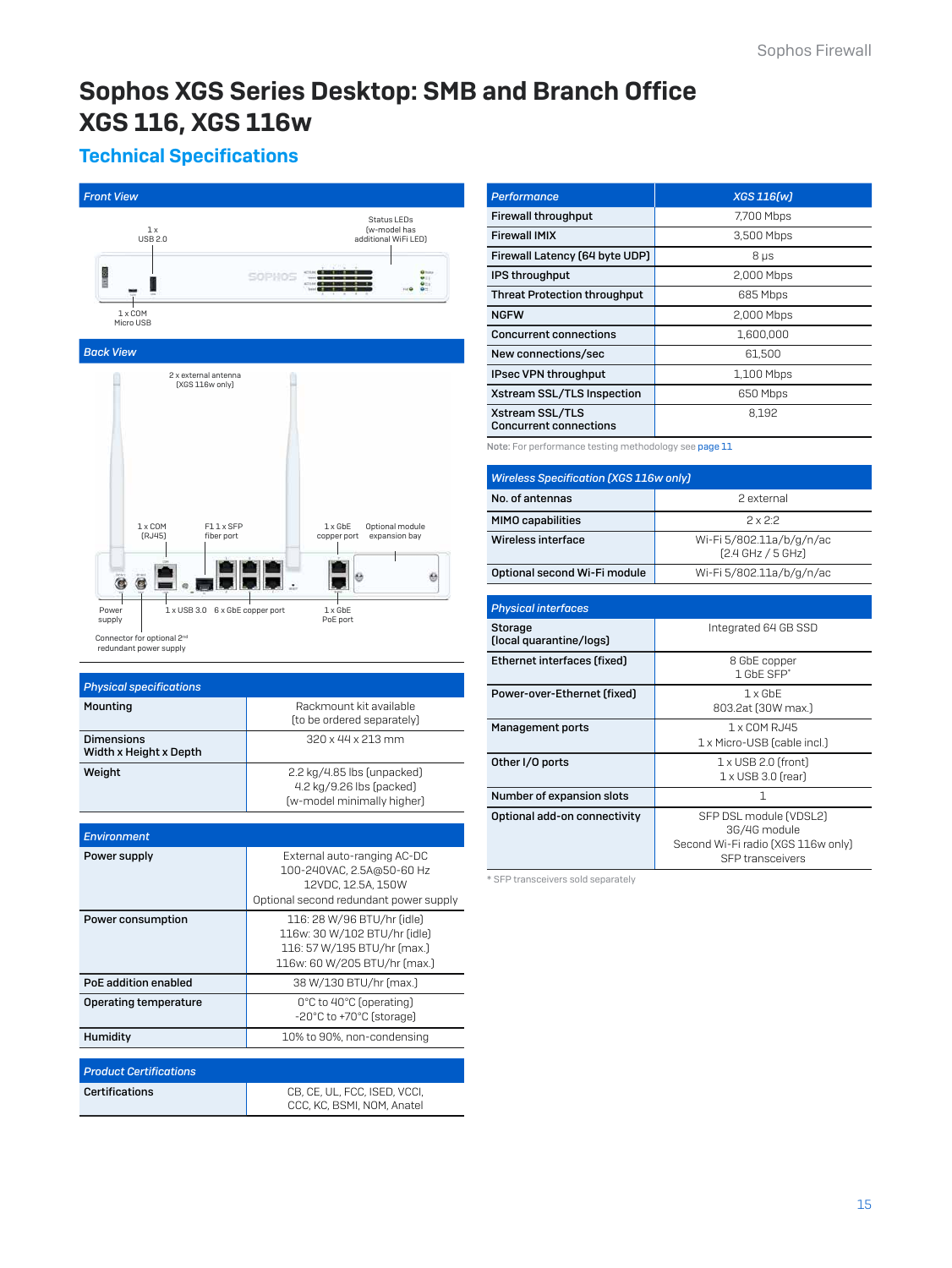# [Sophos XGS Series Desktop: SMB and Branch Office](https://www.e-rong.co.th/) XGS 126, XGS 126w, XGS 136, XGS 136w

# Technical Specifications



| <b>Physical specifications</b>              |                                                                                      |
|---------------------------------------------|--------------------------------------------------------------------------------------|
| Mounting                                    | Rackmount kit available<br>(to be ordered separately)                                |
| <b>Dimensions</b><br>Width x Height x Depth | 320 x 44 x 213 mm                                                                    |
| Weight                                      | 2.4 kg/5.29 lbs (unpacked)<br>4.4 kg/9.70 lbs (packed)<br>(w-model minimally higher) |
|                                             |                                                                                      |
| <b>Environment</b>                          |                                                                                      |
| .                                           | <b>FIII</b> , TARRO                                                                  |

| Power supply                  | External auto-ranging AC-DC<br>100-240VAC, 2.5A@50-60 Hz<br>12VDC, 12.5A, 150W<br>Optional second redundant power supply                                                |
|-------------------------------|-------------------------------------------------------------------------------------------------------------------------------------------------------------------------|
| Power consumption             | 126/136: 30 W/102 BTU/hr (idle)<br>126w/136w: 32 W/109 BTU/hr (idle)<br>126: 59 W/202 BTU/hr (max.)<br>126w/136: 62 W/212 BTU/hr (max.)<br>136w: 65 W/222 BTU/hr (max.) |
| PoE addition enabled          | 76 W/260 BTU/hr (max.)                                                                                                                                                  |
| Operating temperature         | 0°C to 40°C (operating)<br>-20°C to +70°C (storage)                                                                                                                     |
| Humidity                      | 10% to 90%, non-condensing                                                                                                                                              |
|                               |                                                                                                                                                                         |
| <b>Product Certifications</b> |                                                                                                                                                                         |
| Certifications                | CB, CE, UL, FCC, ISED, VCCI,<br>CCC, KC, BSMI, NOM, Anatel                                                                                                              |

| Performance                                      | <b>XGS 126[w]</b> | <b>XGS 136[w]</b> |
|--------------------------------------------------|-------------------|-------------------|
| <b>Firewall throughput</b>                       | 10,500 Mbps       | 11,500 Mbps       |
| <b>Firewall IMIX</b>                             | 4,000 Mbps        | 4,700 Mbps        |
| Firewall Latency (64 byte UDP)                   | $8 \mu s$         | $8 \mu s$         |
| IPS throughput                                   | 2,600 Mbps        | 3,300 Mbps        |
| <b>Threat Protection throughput</b>              | 900 Mbps          | 1,000 Mbps        |
| <b>NGFW</b>                                      | 2,500 Mbps        | 3,000 Mbps        |
| <b>Concurrent connections</b>                    | 5.000.000         | 6.400.000         |
| New connections/sec                              | 69,900            | 74.500            |
| IPsec VPN throughput                             | 1,800 Mbps        | 2,500 Mbps        |
| Xstream SSL/TLS Inspection                       | 800 Mbps          | 950 Mbps          |
| Xstream SSL/TLS<br><b>Concurrent connections</b> | 12.288            | 18.432            |

Note: For performance testing methodology see page 11

| Wireless Specification [XGS 126w and XGS 136w only] |                                                   |
|-----------------------------------------------------|---------------------------------------------------|
| No. of antennas                                     | 3 external                                        |
| <b>MIMO capabilities</b>                            | $3 \times 3:3$                                    |
| Wireless interface                                  | Wi-Fi 5/802.11a/b/g/n/ac<br>$[2.4$ GHz $/$ 5 GHz) |
| Optional 2 <sup>nd</sup> Wi-Fi Module               | Wi-Fi 5/802.11a/b/g/n/ac                          |

| Integrated 64 GB SSD                        |                                                                                                                                                                                 |
|---------------------------------------------|---------------------------------------------------------------------------------------------------------------------------------------------------------------------------------|
| 12 x GbE copper<br>2 x SFP fiber*           | $10 \times$ GbE copper<br>2 x 2.5 GbE copper<br>2 x SFP fiber*                                                                                                                  |
| $2 \times$ GbF<br>(30W max. per port)       | $2 \times 2.5$ GbF<br>(30W max. per port)                                                                                                                                       |
| 1 x COM RJ45<br>1 x Micro-USB (cable incl.) |                                                                                                                                                                                 |
|                                             |                                                                                                                                                                                 |
|                                             |                                                                                                                                                                                 |
|                                             |                                                                                                                                                                                 |
|                                             | $1 \times$ USB 2.0 (front)<br>$1 \times$ USB 3.0 (rear)<br>1<br>SFP DSL module (VDSL2)<br>3G/4G module<br>Second Wi-Fi radio<br>[XGS 126w/136w only]<br><b>SFP</b> transceivers |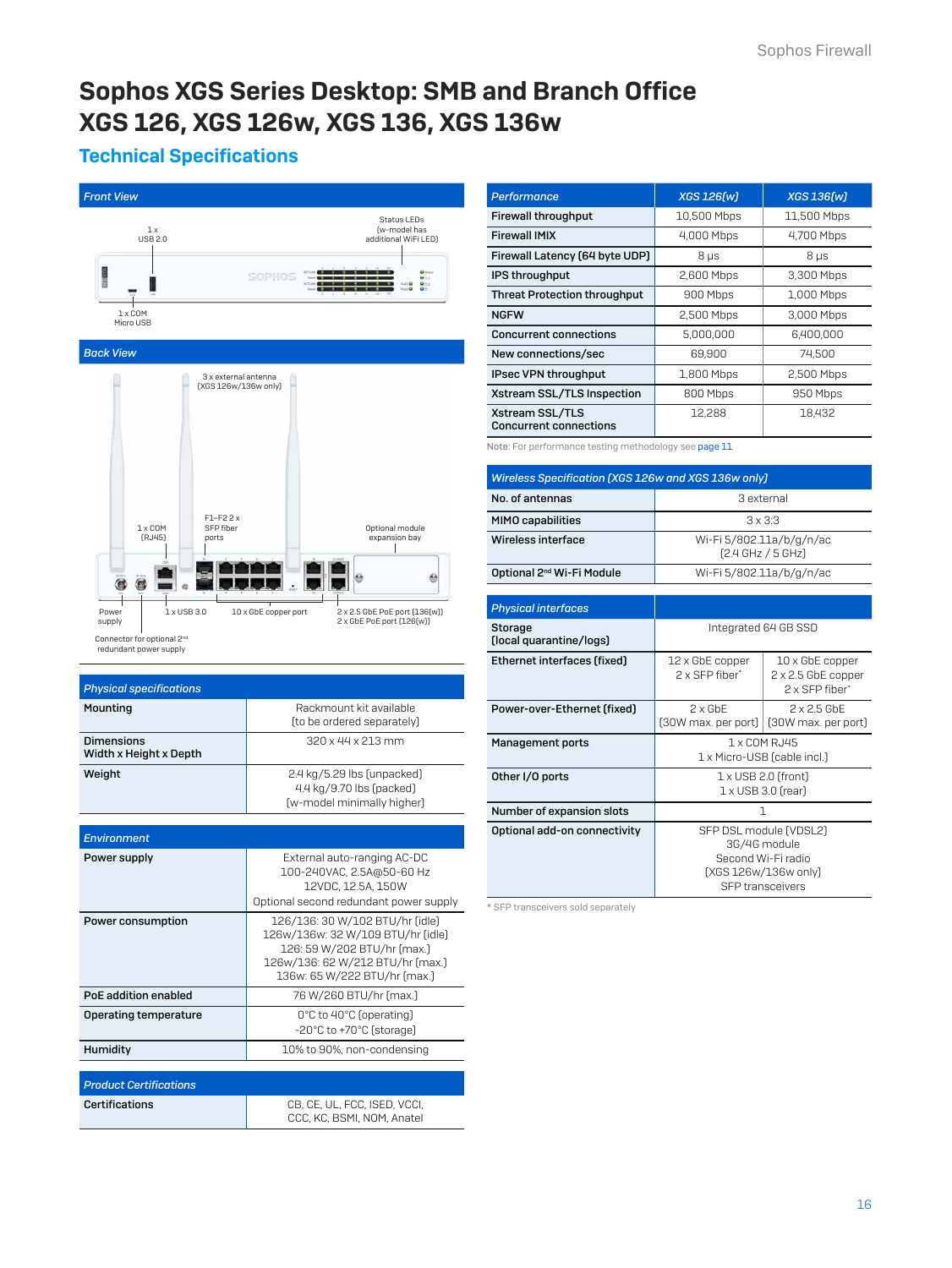# Sophos XGS Series 1U: Distributed Edge

[Mid-sized and distributed organizations who need a versatile solution to power and](https://www.e-rong.co.th/)  protect their network will be well-served with our 1U models. These rackmount firewalls offer excellent performance, a diverse range of high-speed interfaces built-in, and a choice of add-on connectivity modules. Whether your priority is ensuring maximum uptime for your SD-WAN links, securely connecting your remote users, or protecting the network in a growing organization, you can tailor them to your dynamic environment.

All models are powered by a high-speed CPU plus a dedicated Xstream Flow Processor for hardware acceleration.

### Product Highlights

- Dual processor architecture supports all key protection features without compromising performance
- Copper and fiber ports onboard
- **LAN bypass ports on every model**
- Modular Flexi Port expansion bay(s) on every model to adapt connectivity
- ▶ Second power supply option for all models
- Centrally powered PoE Flexi Port module option to provide redundant power for PoE devices
- Rackmount kit included

# Product Highlights

XGS 2100 See detailed technical specifications

XGS 2300 See detailed technical specifications

XGS 3100 See detailed technical specifications

XGS 3300 See detailed technical specifications

XGS 4300 See detailed technical specifications

XGS 4300 See detailed technical specifications

# Edge Connectivity:

Securely connect your smaller offices or remote locations to your main office with Sophos SD-RED, Remote Ethernet Devices, or add Wi-Fi using our APX Series Access Points. Find out more at the end of this brochure.

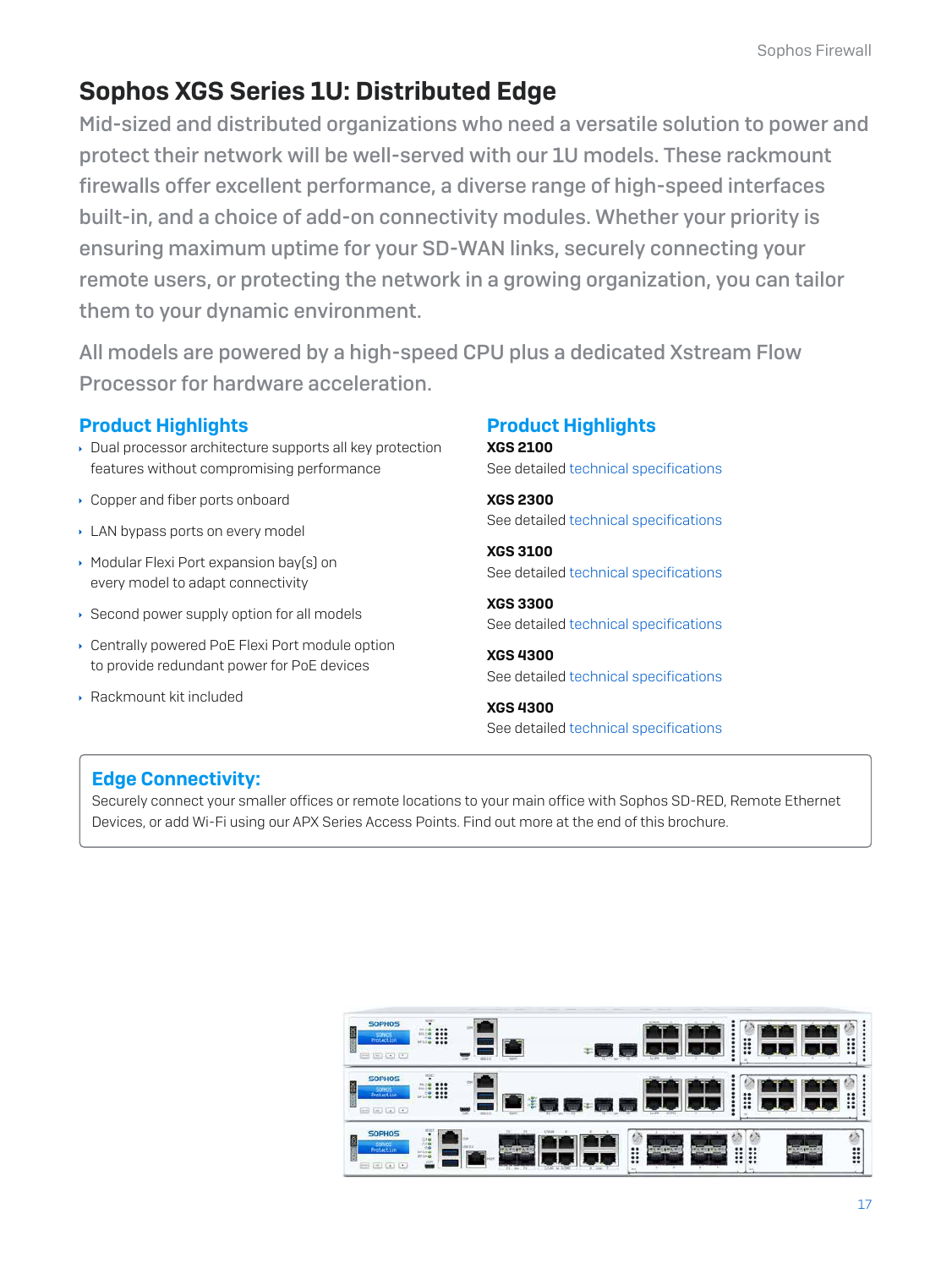# [Sophos XGS Series 1U: Distributed Edge](https://www.e-rong.co.th/) XGS 2100, XGS 2300

# Technical Specifications

| <b>Front View</b>                                                                                  |                                                                                                                                          |  |
|----------------------------------------------------------------------------------------------------|------------------------------------------------------------------------------------------------------------------------------------------|--|
| Multi-function<br>COM: Micro USB, RJ45,<br>LCD display and<br>navigation<br>2 x USB 3.0, MGMT port | LAN 1-8: 8 x GbE copper -<br>1 bypass pair (ports 1/2)                                                                                   |  |
| say say is                                                                                         |                                                                                                                                          |  |
|                                                                                                    | F1-F2 2 x SFP<br>1 x expansion bay<br>fiber ports<br>(shown with<br>optional module)                                                     |  |
| <b>Back View</b>                                                                                   |                                                                                                                                          |  |
|                                                                                                    | Power supply<br>Power switch                                                                                                             |  |
| Mounting pins for external<br>power supply                                                         | <b>USB</b><br>Connector for external<br>redundant power supply<br>(available as an option)                                               |  |
| <b>Physical specifications</b>                                                                     |                                                                                                                                          |  |
| Mounting                                                                                           | 1U rackmount<br>[2 rackmount ears included]                                                                                              |  |
| <b>Dimensions</b><br>Width x Height x Depth                                                        | 438 x 44 x 405 mm                                                                                                                        |  |
| Weight                                                                                             | 4.7 kg/10.36 lbs [unpacked]<br>7 kg/15.43 lbs (packed)                                                                                   |  |
|                                                                                                    |                                                                                                                                          |  |
| <b>Environment</b><br>Power supply                                                                 | Internal auto-ranging DC                                                                                                                 |  |
|                                                                                                    | 100-240VAC, 3-6A@50-60 Hz<br>External Redundant PSU Option                                                                               |  |
| Power consumption                                                                                  | 2100: 43 W/146.86 BTU/hr (idle)<br>2300: 45 W/153.7 BTU/hr (idle)<br>2100: 162 W/533.5 BTU/hr [max.]<br>2300: 167 W/570.74 BTU/hr [max.] |  |
| <b>PoE addition enabled</b>                                                                        | 76 W/260 BTU/hr (max.)                                                                                                                   |  |
| Operating temperature                                                                              | O°C to 40°C (operating)<br>-20°C to +70°C (storage)                                                                                      |  |
| Humidity                                                                                           | 10% to 90%, non-condensing                                                                                                               |  |
| <b>Product Certifications</b>                                                                      |                                                                                                                                          |  |
| Certifications                                                                                     | CB, CE, UL, FCC, ISED, VCCI, CCC,<br>KC, BSMI, RCM, NOM, Anatel                                                                          |  |

| Performance                                      | <b>XGS 2100</b> | <b>XGS 2300</b> |
|--------------------------------------------------|-----------------|-----------------|
| <b>Firewall throughput</b>                       | 30,000 Mbps     | 35,000 Mbps     |
| <b>Firewall IMIX</b>                             | 15,900 Mbps     | 20,000 Mbps     |
| Firewall Latency (64 byte UDP)                   | $6 \mu s$       | $4 \mu s$       |
| IPS throughput                                   | 5,800 Mbps      | 7,000 Mbps      |
| <b>Threat Protection throughput</b>              | 1,250 Mbps      | 1,400 Mbps      |
| <b>NGFW</b>                                      | 5,200 Mbps      | 6,300 Mbps      |
| <b>Concurrent connections</b>                    | 6.500.000       | 6.500.000       |
| New connections/sec                              | 134.700         | 148,000         |
| IPsec VPN throughput                             | 3,000 Mbps      | 3,500 Mbps      |
| Xstream SSL/TLS Inspection                       | 1,100 Mbps      | 1,450 Mbps      |
| Xstream SSL/TLS<br><b>Concurrent connections</b> | 18,432          | 18.432          |

Note: For performance testing methodology see page 11

| <b>Physical interfaces</b>                            |                                                                                                                                                                                                                                                  |
|-------------------------------------------------------|--------------------------------------------------------------------------------------------------------------------------------------------------------------------------------------------------------------------------------------------------|
| Storage<br>(local quarantine/logs)                    | Integrated min. 120 GB SATA-III SSD                                                                                                                                                                                                              |
| <b>Ethernet interfaces</b><br>(fixed)                 | 8 x GbE copper<br>2 x SFP fiber*                                                                                                                                                                                                                 |
| <b>Bypass port pairs</b>                              | 1                                                                                                                                                                                                                                                |
| <b>Management ports</b>                               | 1 x RJ45 MGMT<br>1 x COM RJ45<br>1 x Micro-USB (cable incl.)                                                                                                                                                                                     |
| Other I/O ports                                       | $2 \times$ USB 3.0 (front)<br>$1 \times$ USB 2.0 (rear)                                                                                                                                                                                          |
| Number of Flexi Port slots                            | 1                                                                                                                                                                                                                                                |
| <b>Flexi Port modules</b><br>(optional)               | 8 port GbE copper<br>8 port GbE SFP fiber<br>4 port 10GE SFP+ fiber<br>4 port GbE copper bypass (2 pairs)<br>4 port GbE copper PoE +<br>4 port GbE copper<br>4 port 2.5 GbE copper PoE<br>2 port GbE Fiber (LC) bypass<br>+ 4 port GbE SFP Fiber |
| Max. total port density<br>(incl. use of modules)     | 18                                                                                                                                                                                                                                               |
| Max. Power-over-Ethernet<br>(using Flexi Port module) | 1 module: 4 ports, 60W max.                                                                                                                                                                                                                      |
| Optional add-on connectivity                          | SFP DSL module (VDSL2)<br>SFP/SFP+ Transceivers                                                                                                                                                                                                  |
| <b>Display</b>                                        | Multi-function LCD module                                                                                                                                                                                                                        |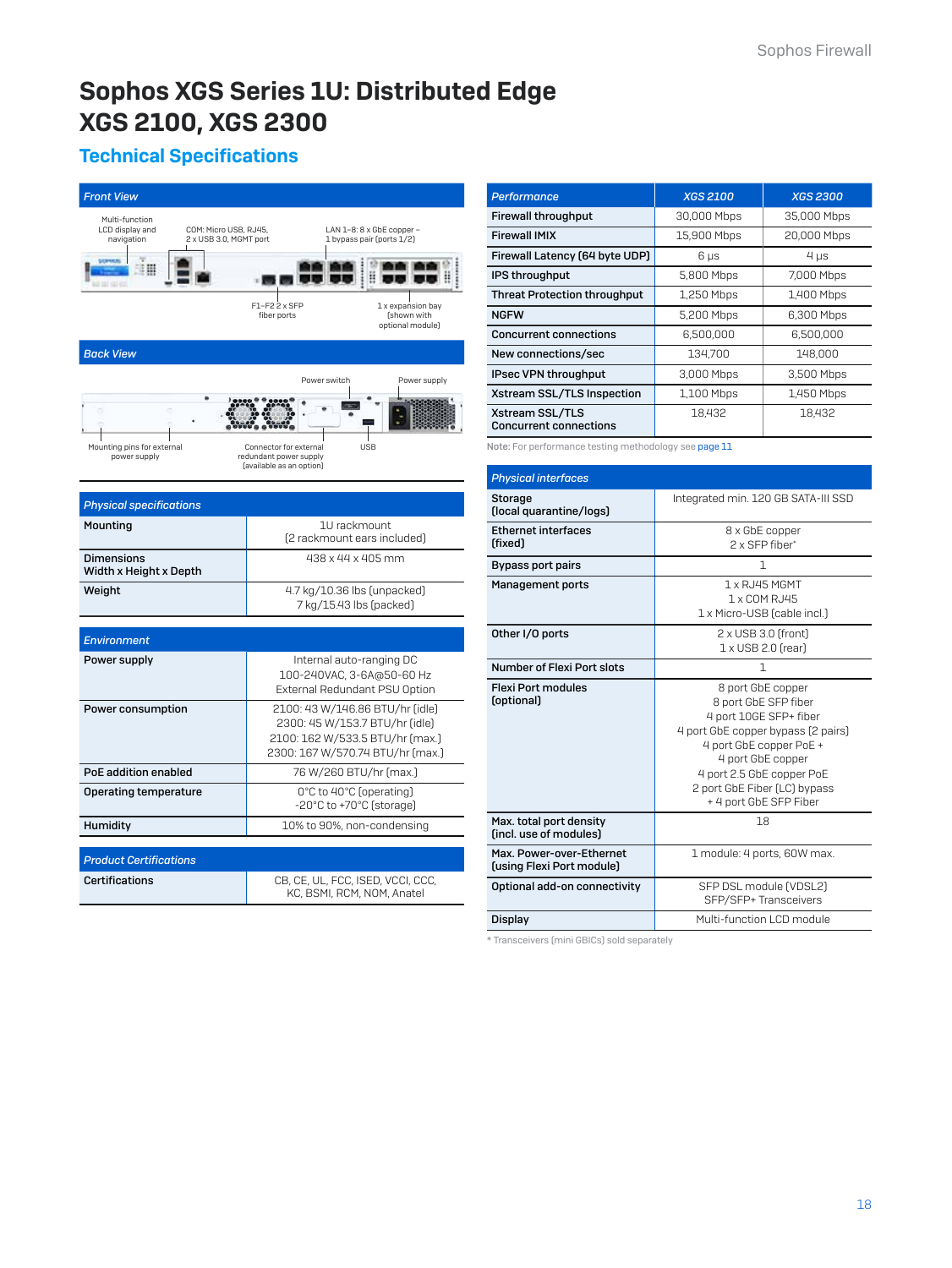# [Sophos XGS Series 1U: Distributed Edge](https://www.e-rong.co.th/) XGS 3100, XGS 3300

# Technical Specifications



| <b>Performance</b>                               | <b>XGS 3100</b> | <b>XGS 3300</b> |
|--------------------------------------------------|-----------------|-----------------|
| <b>Firewall throughput</b>                       | 38,000 Mbps     | 40,000 Mbps     |
| <b>Firewall IMIX</b>                             | 22,000 Mbps     | 24,500 Mbps     |
| Firewall Latency (64 byte UDP)                   | $4 \mu s$       | $4 \mu s$       |
| IPS throughput                                   | 9,820 Mbps      | 13,440 Mbps     |
| <b>Threat Protection throughput</b>              | 2,000 Mbps      | 2,770 Mbps      |
| <b>NGFW</b>                                      | 9,000 Mbps      | 12,500 Mbps     |
| <b>Concurrent connections</b>                    | 12.260.000      | 13.700.000      |
| New connections/sec                              | 186,500         | 257,800         |
| IPsec VPN throughput                             | 5,200 Mbps      | 6,500 Mbps      |
| Xstream SSL/TLS Inspection                       | 2,470 Mbps      | 3,130 Mbps      |
| Xstream SSL/TLS<br><b>Concurrent connections</b> | 55,296          | 102,400         |

Note: For performance testing methodology see page 11

| <b>Physical interfaces</b>                            |                                                                                                                                                                                                                                                    |
|-------------------------------------------------------|----------------------------------------------------------------------------------------------------------------------------------------------------------------------------------------------------------------------------------------------------|
| Storage<br>(local quarantine/logs)                    | Integrated min. 240 GB SATA-III SSD                                                                                                                                                                                                                |
| <b>Ethernet interfaces</b><br>(fixed)                 | 8 x GE copper<br>2 x SEP fiher*<br>2 x SFP+ 10 GbF fiber*                                                                                                                                                                                          |
| <b>Bypass port pairs</b>                              | 1                                                                                                                                                                                                                                                  |
| <b>Management ports</b>                               | 1 x RJ45 MGMT<br>1 x COM RJ45<br>1 x Micro-USB (cable incl.)                                                                                                                                                                                       |
| Other I/O ports                                       | $2 \times$ USB 3.0 (front)<br>$1 \times$ USB 2.0 (rear)                                                                                                                                                                                            |
| Number of Flexi Port slots                            | 1                                                                                                                                                                                                                                                  |
| <b>Flexi Port modules</b><br>(optional)               | 8 port GbE copper<br>8 port GbE SFP fiber<br>4 port 10 GbE SFP+ fiber<br>4 port GbE copper bypass (2 pairs)<br>4 port GbE copper PoE +<br>4 port GbE copper<br>4 port 2.5 GbE copper PoE<br>2 port GbE Fiber (LC) bypass<br>+ 4 port GbE SFP Fiber |
| Max. total port density<br>(incl. use of modules)     | 20                                                                                                                                                                                                                                                 |
| Max. Power-over-Ethernet<br>(using Flexi Port module) | 1 module: 4 ports, 60W max.                                                                                                                                                                                                                        |
| Optional add-on connectivity                          | SFP DSL module (VDSL2)<br>SFP/SFP+ Transceivers                                                                                                                                                                                                    |
| Display                                               | Multi-function LCD module                                                                                                                                                                                                                          |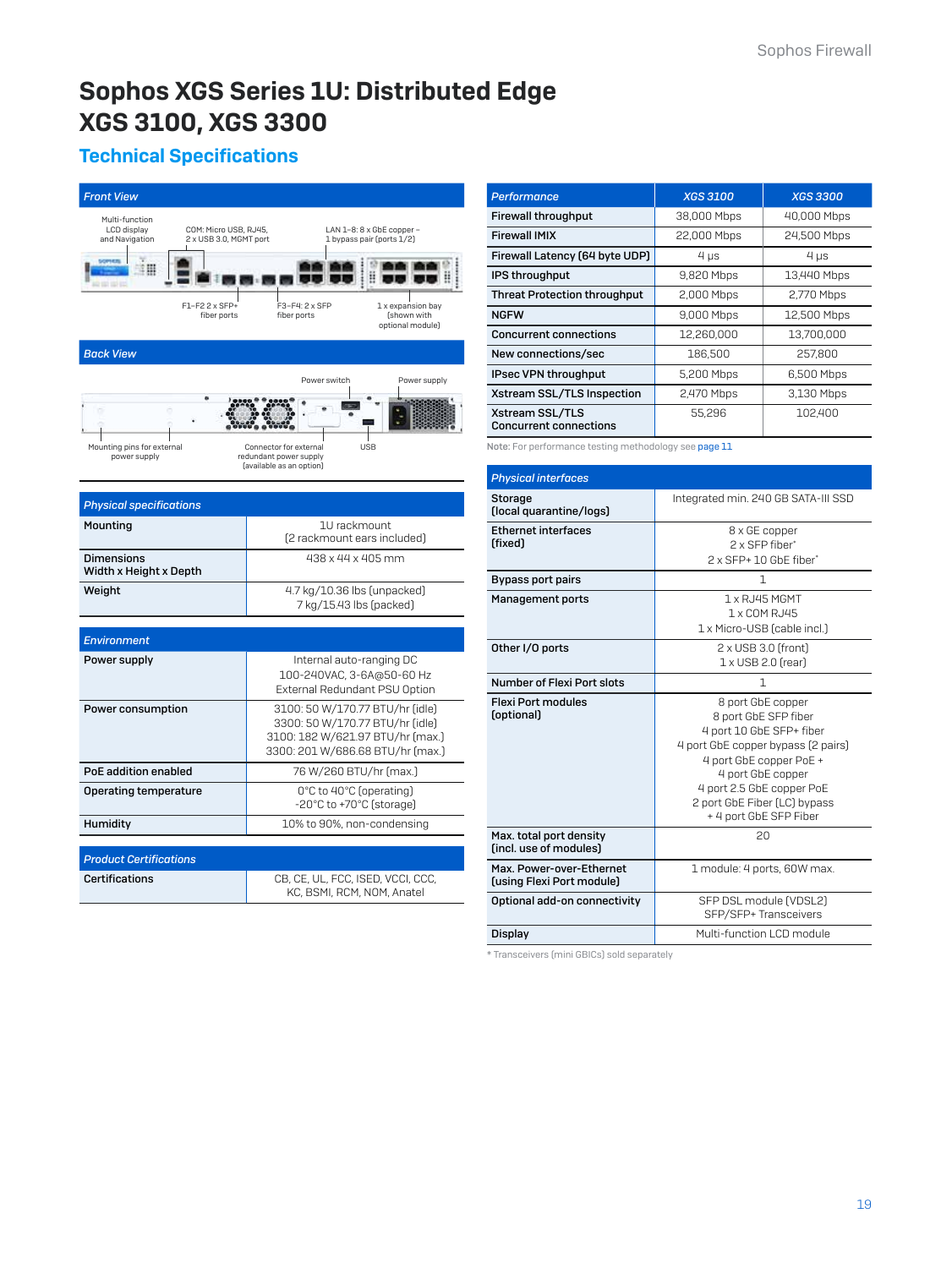# [Sophos XGS Series 1U: Distributed Edge](https://www.e-rong.co.th/) XGS 4300, XGS 4500

# Technical Specifications



| Performance                                      | <b>XGS 4300</b> | <b>XGS 4500</b> |
|--------------------------------------------------|-----------------|-----------------|
| <b>Firewall throughput</b>                       | 75,000 Mbps     | 80,000 Mbps     |
| <b>Firewall IMIX</b>                             | 33,000 Mbps     | 37,000 Mbps     |
| Firewall Latency (64 byte UDP)                   | $3 \mu s$       | $4 \mu s$       |
| IPS throughput                                   | 25,000 Mbps     | 35,690 Mbps     |
| <b>Threat Protection throughput</b>              | 4,800 Mbps      | 8,390 Mbps      |
| <b>NGFW</b>                                      | 23,000 Mbps     | 30,000 Mbps     |
| <b>Concurrent connections</b>                    | 16,600,000      | 17,200,000      |
| New connections/sec                              | 368,000         | 450,000         |
| IPsec VPN throughput                             | 9,800 Mbps      | 16,000 Mbps     |
| Xstream SSL/TLS Inspection                       | 8,000 Mbps      | 10,600 Mbps     |
| Xstream SSL/TLS<br><b>Concurrent connections</b> | 276.480         | 276,480         |

Note: For performance testing methodology see page 11

| <b>Physical interfaces</b>                            |                                                                                                                                                                                                                                                    |
|-------------------------------------------------------|----------------------------------------------------------------------------------------------------------------------------------------------------------------------------------------------------------------------------------------------------|
| Storage<br>(local quarantine/logs)                    | XGS 4300: 1 x min. 240 GB SATA-III SSD<br>XGS 4500: 2 x min. 240 GB<br>SATA-III SSD (SW RAID-1)                                                                                                                                                    |
| <b>Ethernet interfaces</b><br>(fixed)                 | 4 x GbE copper<br>4 x 2.5 GbE copper<br>4 x SFP+ 10 GbF fiber*                                                                                                                                                                                     |
| Bypass port pairs                                     | 2                                                                                                                                                                                                                                                  |
| <b>Management ports</b>                               | 1 x RJ45 MGMT<br>1 x COM RJ45<br>1 x Micro-USB (cable incl.)                                                                                                                                                                                       |
| Other I/O ports                                       | $2 \times$ USB 3.0 (front)                                                                                                                                                                                                                         |
| Number of Flexi Port slots                            | 2                                                                                                                                                                                                                                                  |
| <b>Flexi Port modules</b><br>(optional)               | 8 port GbE copper<br>8 port GbE SFP fiber<br>4 port 10 GbE SFP+ fiber<br>4 port GbE copper bypass (2 pairs)<br>4 port GbE copper PoE +<br>4 port GbE copper<br>4 port 2.5 GbE copper PoE<br>2 port GbE Fiber (LC) bypass<br>+ 4 port GbE SFP Fiber |
| Max. total port density<br>(incl. use of modules)     | 28                                                                                                                                                                                                                                                 |
| Max. Power-over-Ethernet<br>(using Flexi Port module) | 2 modules: 4 ports, 60W max, each                                                                                                                                                                                                                  |
| Optional add-on connectivity                          | SFP DSL module (VDSL2)<br>SFP/SFP+ Transceivers                                                                                                                                                                                                    |
| <b>Display</b>                                        | Multi-function LCD module                                                                                                                                                                                                                          |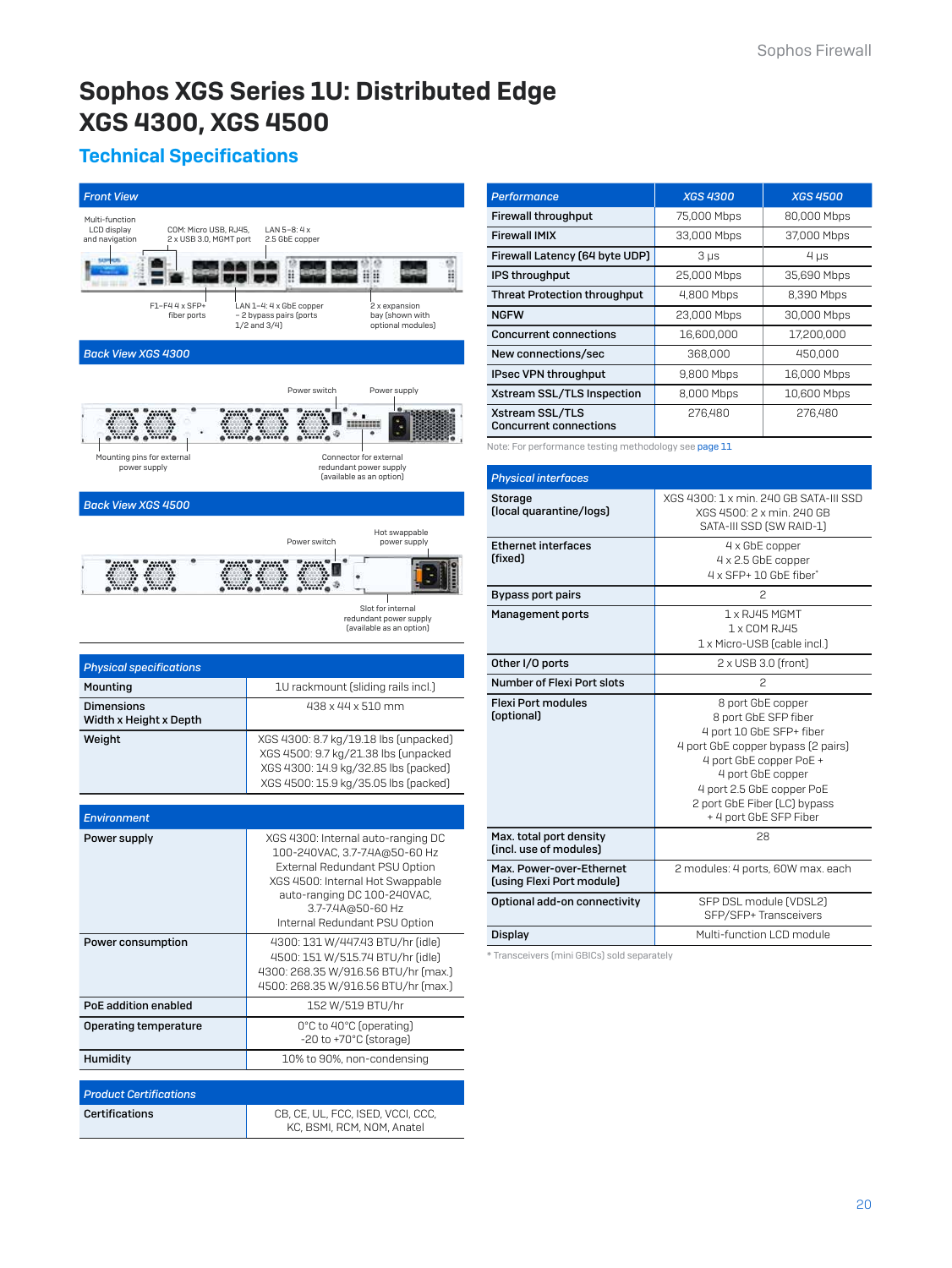# Sophos XGS Series 2U: Enterprise Edge

Distributed and growing enterprises who require maximum throughput for even the most complex network get no-compromise protection, performance, and business continuity with these next-gen firewalls. The new Xstream Flow Processors provide dedicated hardware acceleration to easily handle full-on protection for today's encrypted, cloud-hosted applications and traffic. These models strike the perfect balance between port density and modularity, with a [range of high-speed, built-in ports, plus additional high-density Flexi Port modules](https://www.e-rong.co.th/)  available to extend connectivity even further.

All models are powered by a high-speed CPU plus a dedicated Xstream Flow Processor for hardware acceleration.

### Product Highlights

- Dual processor architecture with dedicated co-processor for hardware acceleration
- Built to power all key threat protection features such as TLS inspection, sandboxing and AI-driven threat analysis
- Excellent price to performance ratio
- A range of standard 1 GE copper plus 8 to 12 SFP+ 10 GbE fiber interfaces on-board
- Optional standard and high-density Flexi Port modules available to extend and adapt connectivity
- Maximum port density of 48 (XGS 5500) or 68 (XGS 6500) using optional modules
- Redundancy features on all models ensure business continuity

# Product Highlights

XGS 5500 See detailed technical specifications

XGS 6500 See detailed technical specifications

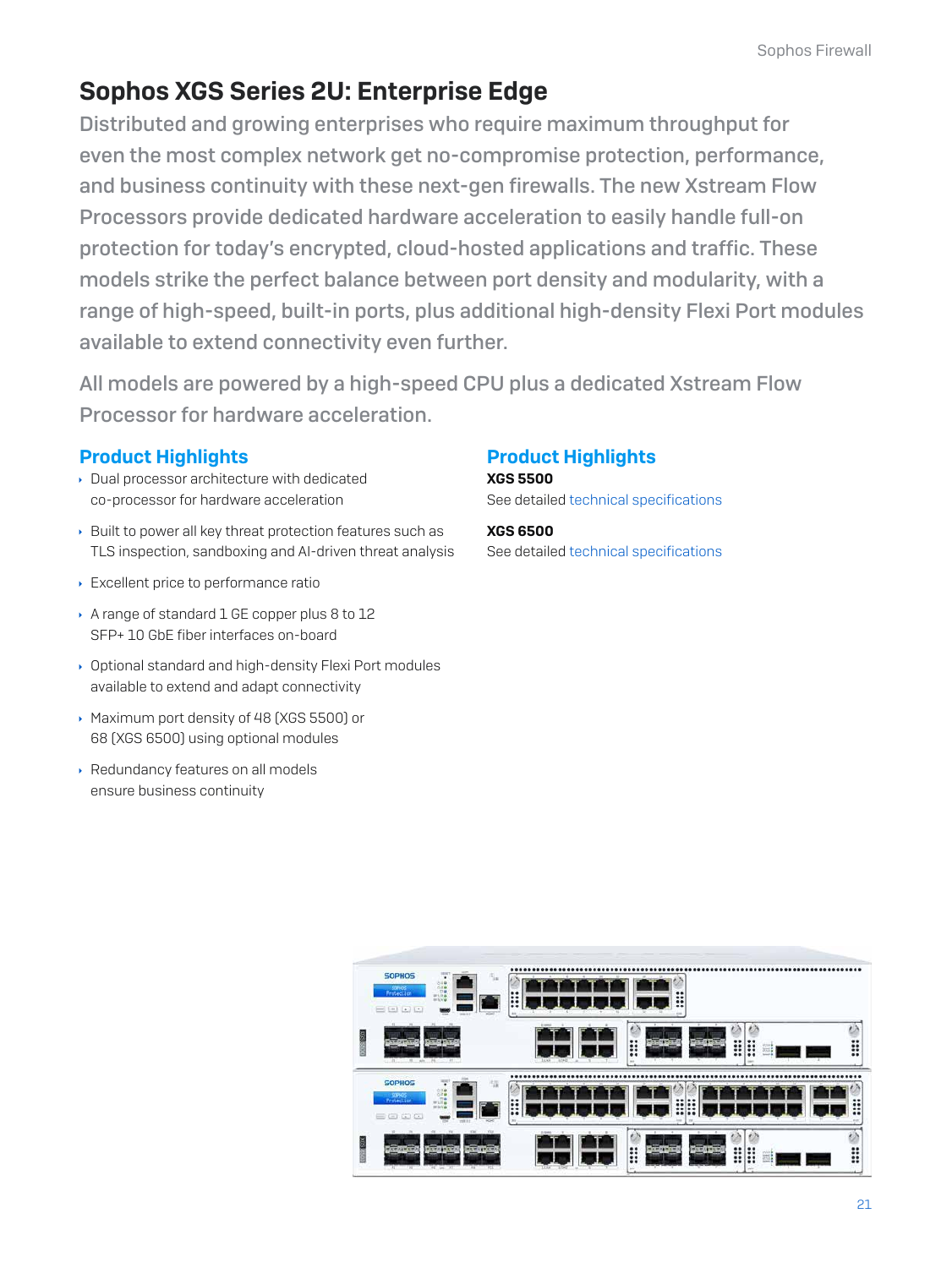# [Sophos XGS Series 2U: Enterprise Edge](https://www.e-rong.co.th/) XGS 5500

# Technical Specifications

| <b>Front View</b>                                                        |                                                                                                                                          |
|--------------------------------------------------------------------------|------------------------------------------------------------------------------------------------------------------------------------------|
| Multi-function<br>LCD display and<br>COM: Micro USB, RJ45,<br>navigation | 1 x expansion bay (shown<br>2 x USB 3.0, MGMT port with optional module)                                                                 |
| *****************<br><b>MEMOR</b><br><b>MARINA COLLECT</b>               |                                                                                                                                          |
|                                                                          | Ш                                                                                                                                        |
| F1-F4/F5-F8<br>fiber ports                                               | LAN 1-8: 8 x GbE copper<br>2 x expansion bay<br>- fixed. Incl. 2 bypass<br>(shown with<br>pairs (ports 1/2 and 3/4)<br>optional modules) |
| <b>Back View</b>                                                         |                                                                                                                                          |
|                                                                          | 2 x hot swappable<br>ESD grounding point<br>power supply                                                                                 |
|                                                                          |                                                                                                                                          |
|                                                                          |                                                                                                                                          |
|                                                                          |                                                                                                                                          |
|                                                                          | Power switch<br>Chassis grounding<br>connections                                                                                         |
|                                                                          |                                                                                                                                          |
| <b>Physical specifications</b><br>Mountina                               | 2U sliding rails (included)                                                                                                              |
| <b>Dimensions</b>                                                        | 438 x 88 x 660 mm                                                                                                                        |
| Width x Height x Depth                                                   |                                                                                                                                          |
| Weight                                                                   | 17.8 kg/39.24 lbs (unpacked)<br>27 kg/59.53 lbs (packed)                                                                                 |
|                                                                          |                                                                                                                                          |
| <b>Environment</b>                                                       |                                                                                                                                          |
| Power supply                                                             | 2 x hot-swap internal auto-ranging<br>100-240VAC, 50-60 Hz PSU                                                                           |
| Power consumption                                                        | 168.0W/573.81 BTU/h (idle)<br>478.01W/1117.43 BTU/h [max.]                                                                               |
| Operating temperature                                                    | 0°C to 40°C (operating)<br>-20°C to +70°C (storage)                                                                                      |
| Humidity                                                                 | 10% to 90%, non-condensing                                                                                                               |
|                                                                          |                                                                                                                                          |
| <b>Product Certifications</b>                                            |                                                                                                                                          |
| <b>Certifications</b>                                                    | CB, CE, UL, FCC, ISED, VCCI, CCC,<br>KC, BSMI, RCM, NOM, Anatel                                                                          |

| Performance                                      | <b>XGS 5500</b> |
|--------------------------------------------------|-----------------|
| <b>Firewall throughput</b>                       | 100,000 Mbps    |
| <b>Firewall IMIX</b>                             | 52,000 Mbps     |
| Firewall Latency (64 byte UDP)                   | $5 \mu s$       |
| IPS throughput                                   | 40,000 Mbps     |
| <b>Threat Protection throughput</b>              | 12,390 Mbps     |
| <b>NGFW</b>                                      | 38,000 Mbps     |
| <b>Concurrent connections</b>                    | 32,400,000      |
| New connections/sec                              | 468,000         |
| IPsec VPN throughput                             | 21,600 Mbps     |
| Xstream SSL/TLS Inspection                       | 13,500 Mbps     |
| Xstream SSL/TLS<br><b>Concurrent connections</b> | 512,000         |

Note: For performance testing methodology see page 11

| <b>Physical interfaces</b>                        |                                                                                                                                                                                                                                                                                                                                                                           |
|---------------------------------------------------|---------------------------------------------------------------------------------------------------------------------------------------------------------------------------------------------------------------------------------------------------------------------------------------------------------------------------------------------------------------------------|
| <b>Storage</b><br>(local quarantine/logs)         | 2 x min. 480 GB SATA-III SSD<br>HW RAID built into CPU                                                                                                                                                                                                                                                                                                                    |
| <b>Ethernet interfaces</b><br>(fixed)             | 8 x GbE copper<br>8 x SFP+ 10 GbF fiber*                                                                                                                                                                                                                                                                                                                                  |
| <b>Bypass port pairs</b>                          | 2                                                                                                                                                                                                                                                                                                                                                                         |
| <b>Management ports</b>                           | 1 x RJ45 MGMT<br>1 x COM RJ45<br>1 x Micro-USB (cable incl.)                                                                                                                                                                                                                                                                                                              |
| Other I/O ports                                   | $2 \times$ USB 3.0 (front)                                                                                                                                                                                                                                                                                                                                                |
| Number of Flexi Port slots                        | 2 + 1 for high-density module                                                                                                                                                                                                                                                                                                                                             |
| <b>Flexi Port modules</b><br>(optional)           | 8 port GbE copper<br>8 port GbE SFP fiber<br>4 port 10 GbE SFP+ fiber<br>4 port GbE copper bypass (2 pairs)<br>2 port 40 GbE QSFP+ fiber<br>8 port 10 GbE SFP+ fiber<br>2 port GbE Fiber (LC) bypass<br>+ 4 port GbE SFP Fiber<br>2 port 10 GbE Fiber (LC) bypass<br>+ 4 port 10 GbE SFP+ Fiber<br>High-density module (NIC): 12 port<br>GE copper + 4 port 2.5 GE copper |
| Max. total port density<br>(incl. use of modules) | 48                                                                                                                                                                                                                                                                                                                                                                        |
| Optional add-on connectivity                      | SFP DSL module (VDSL2)<br>SFP/SFP+ Transceivers                                                                                                                                                                                                                                                                                                                           |
| Display                                           | Multi-function LCD module                                                                                                                                                                                                                                                                                                                                                 |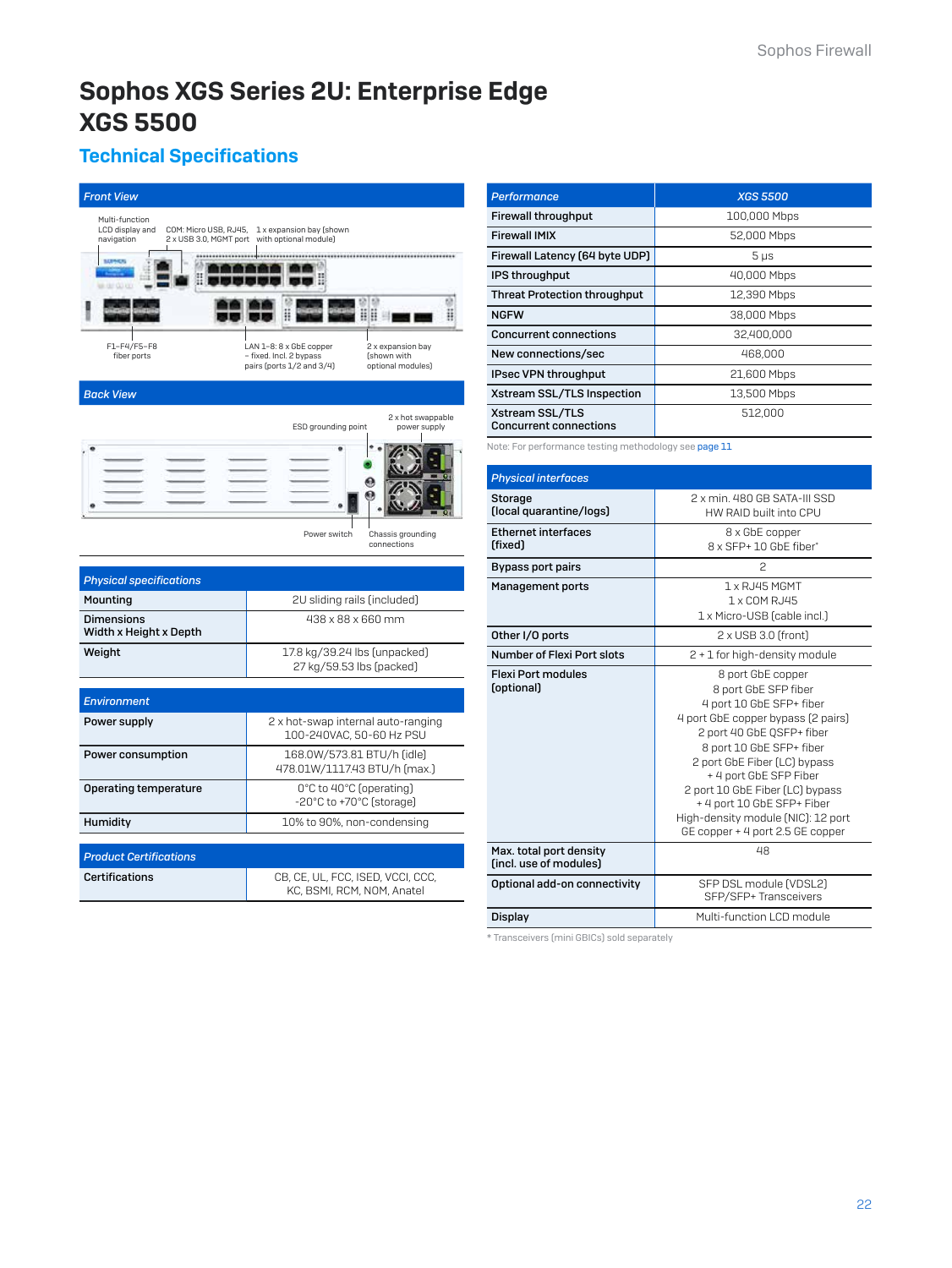# [Sophos XGS Series 2U: Enterprise Edge](https://www.e-rong.co.th/) XGS 6500

# Technical Specifications

| <b>Front View</b>                                                                                  |                                                                                                                                          |  |  |
|----------------------------------------------------------------------------------------------------|------------------------------------------------------------------------------------------------------------------------------------------|--|--|
| Multi-function<br>LCD display and<br>COM: Micro USB, RJ45,<br>navigation<br>2 x USB 3.0, MGMT port | 2 x expansion bay (shown<br>with optional modules)                                                                                       |  |  |
| MA CALL CALL CALL                                                                                  | <br>11 II<br>国<br>11                                                                                                                     |  |  |
|                                                                                                    | H                                                                                                                                        |  |  |
| F1-F4/F5-F8/<br>F9-F12 fiber ports                                                                 | LAN 1-8: 8 x GbE copper<br>2 x expansion bay<br>- fixed. Incl. 2 bypass<br>(shown with<br>pairs (ports 1/2 and 3/4)<br>optional modules) |  |  |
| <b>Back View</b>                                                                                   |                                                                                                                                          |  |  |
|                                                                                                    | 2 x hot swappable<br>ESD grounding point<br>power supply                                                                                 |  |  |
|                                                                                                    |                                                                                                                                          |  |  |
|                                                                                                    | Chassis grounding<br>Power switch<br>connections                                                                                         |  |  |
|                                                                                                    |                                                                                                                                          |  |  |
| <b>Physical specifications</b>                                                                     |                                                                                                                                          |  |  |
| Mounting                                                                                           | 2U sliding rails (included)                                                                                                              |  |  |
| <b>Dimensions</b><br>Width x Height x Depth                                                        | 438 x 88 x 660 mm                                                                                                                        |  |  |
| Weight                                                                                             | 17.8 kg/39.24 lbs [unpacked]<br>27 kg/59.53 lbs (packed)                                                                                 |  |  |
|                                                                                                    |                                                                                                                                          |  |  |
| <b>Environment</b>                                                                                 |                                                                                                                                          |  |  |
| Power supply                                                                                       | 2 x hot-swap internal auto-ranging<br>100-240VAC, 50-60 Hz PSU                                                                           |  |  |
| Power consumption                                                                                  | 188.00 W/642.13 BTU/h (idle)<br>497.09 W/1697.8 BTU/h (max.)                                                                             |  |  |
| 0°C to 40°C (operating)<br>Operating temperature<br>-20°C to +70°C (storage)                       |                                                                                                                                          |  |  |
| Humidity                                                                                           | 10% to 90%, non-condensing                                                                                                               |  |  |
|                                                                                                    |                                                                                                                                          |  |  |
|                                                                                                    |                                                                                                                                          |  |  |
| <b>Product Certifications</b><br>Certifications                                                    | CB, CE, UL, FCC, ISED, VCCI, CCC,                                                                                                        |  |  |

| Performance                                      | <b>XGS 6500</b> |
|--------------------------------------------------|-----------------|
| <b>Firewall throughput</b>                       | 115,000 Mbps    |
| <b>Firewall IMIX</b>                             | 60,000 Mbps     |
| Firewall Latency (64 byte UDP)                   | $5 \mu s$       |
| IPS throughput                                   | 48,000 Mbps     |
| <b>Threat Protection throughput</b>              | 17,050 Mbps     |
| <b>NGFW</b>                                      | 46,500 Mbps     |
| <b>Concurrent connections</b>                    | 39,900,000      |
| New connections/sec                              | 496,000         |
| IPsec VPN throughput                             | 26,000 Mbps     |
| Xstream SSL/TLS Inspection                       | 16,000 Mbps     |
| Xstream SSL/TLS<br><b>Concurrent connections</b> | 768.000         |

Note: For performance testing methodology see page 11

| <b>Physical interfaces</b>                        |                                                                                                                                                                                                                                                                                                                                                                           |
|---------------------------------------------------|---------------------------------------------------------------------------------------------------------------------------------------------------------------------------------------------------------------------------------------------------------------------------------------------------------------------------------------------------------------------------|
| <b>Storage</b><br>(local quarantine/logs)         | 2 x min. 480 GB SATA-III SSD<br>HW RAID built into CPU                                                                                                                                                                                                                                                                                                                    |
| <b>Ethernet interfaces</b><br>(fixed)             | 8 x GbE copper<br>12 x SFP+ 10 GbE fiher*                                                                                                                                                                                                                                                                                                                                 |
| <b>Bypass port pairs</b>                          | 2                                                                                                                                                                                                                                                                                                                                                                         |
| <b>Management ports</b>                           | $1 \times R$ , 145 MGMT<br>1 x COM RJ45<br>1 x Micro-USB (cable incl.)                                                                                                                                                                                                                                                                                                    |
| Other I/O ports                                   | 2 x USB 3.0 (front)                                                                                                                                                                                                                                                                                                                                                       |
| Number of Flexi Port slots                        | 2 + 2 for high-density module                                                                                                                                                                                                                                                                                                                                             |
| <b>Flexi Port modules</b><br>(optional)           | 8 port GbE copper<br>8 port GbE SFP fiber<br>4 port 10 GbE SFP+ fiber<br>4 port GbE copper bypass (2 pairs)<br>2 port 40 GbE QSFP+ fiber<br>8 port 10 GbE SFP+ fiber<br>2 port GbE Fiber (LC) bypass<br>+ 4 port GbE SFP Fiber<br>2 port 10 GbE Fiber (LC) bypass<br>+ 4 port 10 GbE SFP+ Fiber<br>High-density module (NIC): 12 port<br>GE copper + 4 port 2.5 GE copper |
| Max. total port density<br>(incl. use of modules) | 68                                                                                                                                                                                                                                                                                                                                                                        |
| Optional add-on connectivity                      | SFP DSL module (VDSL2)<br>SFP/SFP+ Transceivers                                                                                                                                                                                                                                                                                                                           |
| Display                                           | Multi-function LCD module                                                                                                                                                                                                                                                                                                                                                 |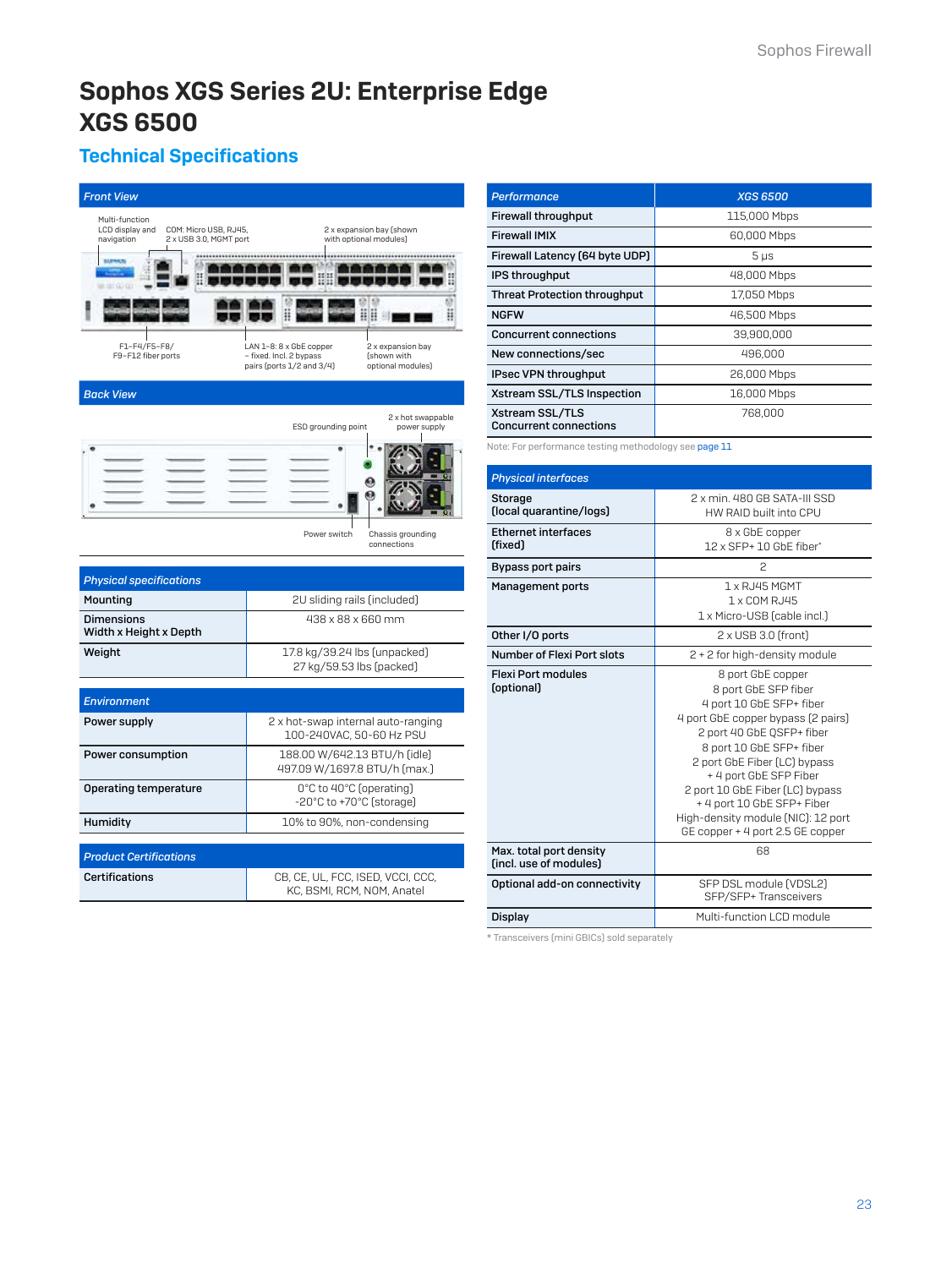# [Adapt Connectivity with Optional Modules](https://www.e-rong.co.th/)

### Connectivity Modules

Add additional connectivity options to your appliances to enhance the range and performance of your network.

### XGS Series: Optional Connectivity Modules



### XGS Series: Desktop Accessory Matrix By Model

|                 | Redundancy                   | <b>Connectivity</b>  |              |                                           |                       | <b>Mounting</b>      |
|-----------------|------------------------------|----------------------|--------------|-------------------------------------------|-----------------------|----------------------|
| <b>Model</b>    | <b>Power</b>                 | <b>Expansion Bay</b> | 3G/4G Module | <b>Wi-Fi Options</b>                      | <b>VDSL SFP Modem</b> | <b>Rackmount Kit</b> |
| <b>XGS 87</b>   | n/a                          | n/a                  | n/a          | n/a                                       | Optional              | Optional             |
| XGS 87w         | n/a                          | n/a                  | n/a          | Built in                                  | Optional              | Optional             |
| <b>XGS 107</b>  | Optional second power supply | n/a                  | n/a          | n/a                                       | Optional              | Optional             |
| <b>XGS 107w</b> | Optional second power supply | n/a                  | n/a          | Built in                                  | Optional              | Optional             |
| <b>XGS 116</b>  | Optional second power supply | $\mathbf 1$          | Optional     | n/a                                       | Optional              | Optional             |
| <b>XGS 116w</b> | Optional second power supply |                      | Optional     | <b>Built in</b><br>Optional second module | Optional              | Optional             |
| <b>XGS 126</b>  | Optional second power supply |                      | Optional     | n/a                                       | Optional              | Optional             |
| <b>XGS 126w</b> | Optional second power supply | $\mathbf 1$          | Optional     | Built in<br>Optional second module        | Optional              | Optional             |
| <b>XGS 136</b>  | Optional second power supply |                      | Optional     | n/a                                       | Optional              | Optional             |
| <b>XGS 136w</b> | Optional second power supply | 1                    | Optional     | Built in<br>Optional second module        | Optional              | Optional             |

Looking for the XG Series Firewall Appliances? Visit sophos.com/compare-xg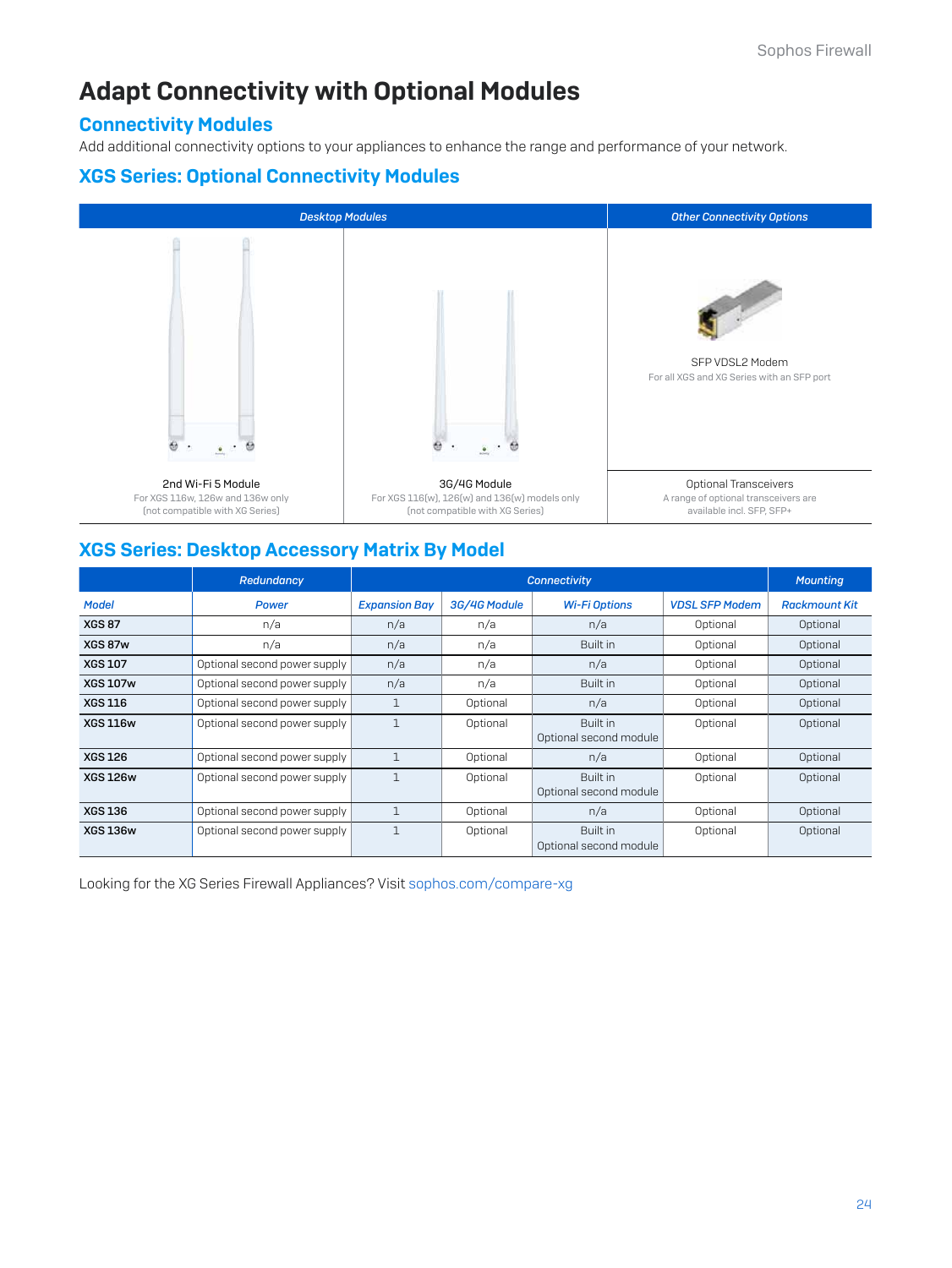# Flexi Port Modules for 1U and 2U

[Configure your hardware to suit your infrastructure and change it as and when you need to. Our optional Flexi Port LAN](https://www.e-rong.co.th/)  modules give you the freedom to select the connectivity you need: copper, fiber, 10GbE, 40 GbE – you decide.

| <b>XGS Rackmount Models</b>                            | For XGS 2xxx/3xxx/4xxx only               | For XGS 5500/6500 only                                                         |
|--------------------------------------------------------|-------------------------------------------|--------------------------------------------------------------------------------|
| ∷<br>8 Port 1G copper                                  | 4 Port 1G copper PoE + 4 Port 1G copper   | ።<br>2 Port 40G QSFP+                                                          |
| 8 Port 1G SFP                                          | I<br>።<br>iisis<br>4 Port 2.5G copper PoE | ።<br>H<br>8 Port 10G SFP+                                                      |
| i::<br>Ħ<br>4 Port 10G SFP+                            |                                           | 2 port 10 GbE Fiber (LC) bypass +<br>4 port 10 GbE SFP+ Fiber                  |
| m<br>4 Port 1G copper bypass (2 pairs)                 |                                           | High-Density Flexi Port Module (NIC)<br>12 Port 1G copper + 4 Port 2.5G copper |
| 2 port GbE Fiber (LC) bypass +<br>4 port GbE SFP Fiber |                                           |                                                                                |

Note: XGS modules are not compatible with any previous XG Series appliances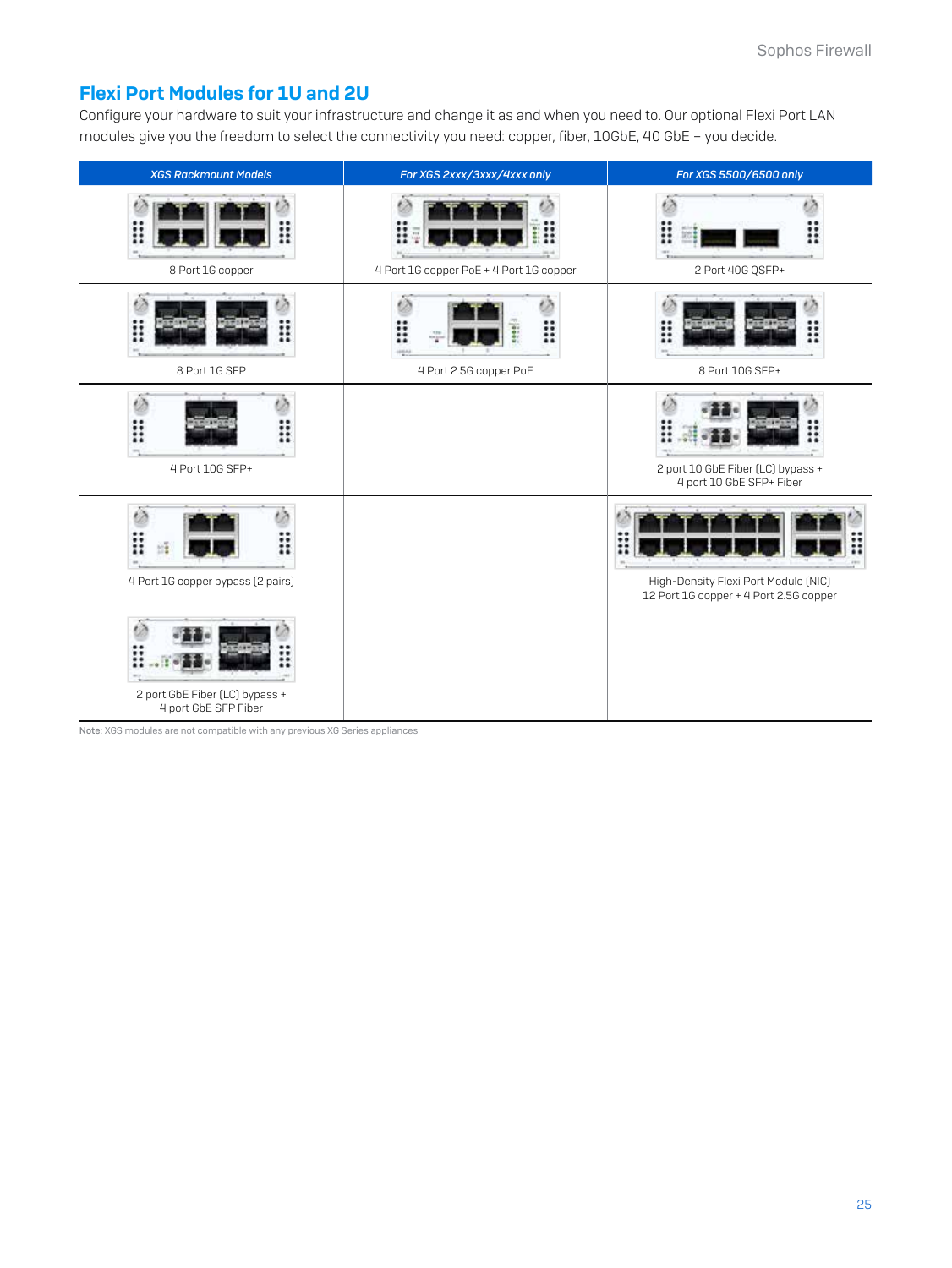# XGS Series: 1U Accessory Matrix By Model

|                 |                   | Redundancy             |                       | <b>Modular Connectivity</b> |                                                                    | <b>Mounting</b>                                |
|-----------------|-------------------|------------------------|-----------------------|-----------------------------|--------------------------------------------------------------------|------------------------------------------------|
| <b>Model</b>    | <b>Power</b>      | $2nd$ SSD              | <b>VDSL SFP Modem</b> | <b>Flexi Port Bays</b>      | <b>Flexi Port Modules</b>                                          | <b>Rackmount Kit</b>                           |
| <b>XGS 2100</b> | Optional external | n/a                    | Optional              |                             | ▶ 8 Port 1G copper<br>$\cdot$ 8 Port 1G SFP                        | Rackmount ears incl.<br>Optional sliding rails |
| <b>XGS 2300</b> | Optional external | n/a                    | Optional              |                             | 4 Port 10G SEP+<br>4 Port 1G copper bypass<br>4 port 1G copper PoE | Rackmount ears incl.<br>Optional sliding rails |
| <b>XGS 3100</b> | Optional external | n/a                    | Optional              |                             | +4 port 1G copper<br>4 port 2.5G copper PoE                        | Rackmount ears incl.<br>Optional sliding rails |
| <b>XGS 3300</b> | Optional external | n/a                    | Optional              |                             | 2 port GbE Fiber<br>(LC) bypass + 4 port<br>GbE SFP Fiber          | Rackmount ears incl.<br>Optional sliding rails |
| <b>XGS 4300</b> | Optional external | n/a                    | Optional              | $\mathcal{P}$               |                                                                    | Sliding rails included                         |
| <b>XGS 4500</b> | Optional internal | Internal redundant SSD | Optional              | $\mathcal{P}$               |                                                                    | Sliding rails included                         |

# [XGS Series: 2U Accessory Matrix By Model](https://www.e-rong.co.th/)

|                 |              | Redundancy                       | <b>Modular Connectivity</b> |                                        |                                                                                                                                                                                                                                                                                                   | <b>Mounting</b>        |
|-----------------|--------------|----------------------------------|-----------------------------|----------------------------------------|---------------------------------------------------------------------------------------------------------------------------------------------------------------------------------------------------------------------------------------------------------------------------------------------------|------------------------|
| <b>Model</b>    | <b>Power</b> | <b>SSD</b>                       | <b>VDSL SFP Modem</b>       | <b>Flexi Port Bays</b>                 | <b>Flexi Port Modules</b>                                                                                                                                                                                                                                                                         | <b>Rackmount Kit</b>   |
| <b>XGS 5500</b> | Included     | Second redundant<br>SSD included | Optional                    | $2 + 1$ for<br>High-density<br>module  | ▸ 8 Port 1G copper<br>$\cdot$ 8 Port 1G SFP<br>$\cdot$ 4 Port 10G SFP+                                                                                                                                                                                                                            | Sliding rails included |
| <b>XGS 6500</b> | Included     | Second redundant<br>SSD included | Optional                    | $2 + 2$ for<br>High-density<br>modules | 4 Port 1G copper bypass<br>$\cdot$ 2 port 40G QSFP+<br>▶ 8 port 10G SFP+<br>2 port GbE Fiber<br>(LC) bypass + 4 port<br>GbE SFP Fiber<br>2 port 10 GbE Fiber<br>(LC) bypass + 4 port<br>10 GbE SFP+ Fiber<br>High-Density Flexi<br>Port module (NIC) 12<br>Port 1G copper + 4<br>Port 2.5G copper | Sliding rails included |

Looking for the XG Series Firewall Appliances? Visit sophos.com/compare-xg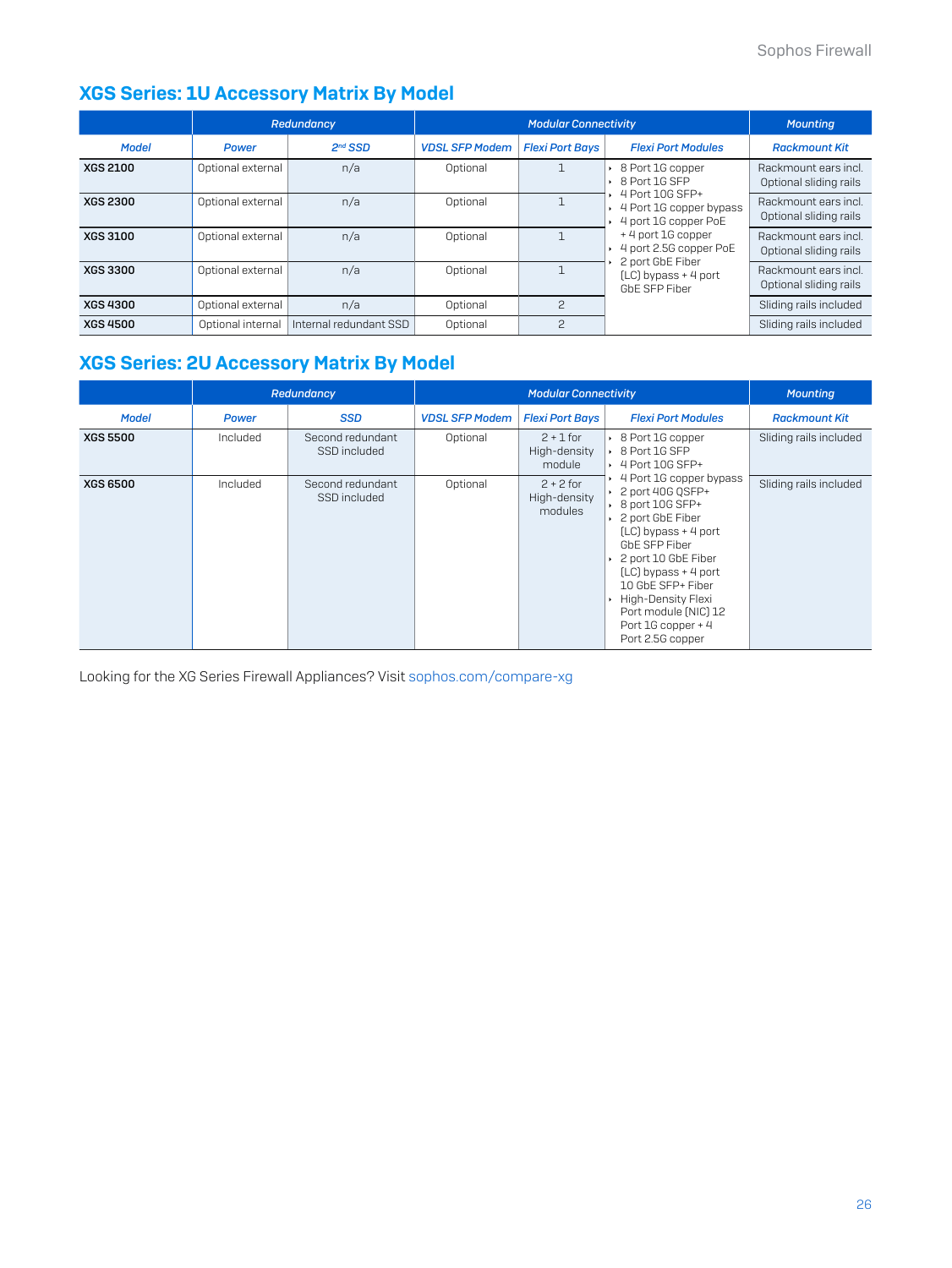# Sophos Wireless Protection

### Simple, Secure, Reliable

Simplify and secure your wireless networking using Sophos Firewall as a wireless controller. Your Sophos Access Points are automatically discovered when they are connected, allowing you to configure a variety of corporate, guest, or contractor [wireless networks quickly and easily. You get seamless wireless integration with your firewall protection, consistent security](https://www.e-rong.co.th/)  policies across both wired and wireless traffic, and reliable high-speed connectivity.

### Hardware Appliances with integrated Wi-Fi

All our XGS Series desktop appliances are available with an integrated wireless access point. Coverage can be further extended by adding Sophos APX Series Access Points.

### Technical Specifications

Our APX Series access points are built on enterprise-class, high-speed wireless chipsets with custom designed antennas, top performing CPU and memory resources, and hardware accelerated encryption. With 802.11ac Wave 2 technology (Wi-Fi 5), they are custom-built for increased throughput at load and better performance and security.

| Model                                       | <b>APX 120</b>                                          | APX 320                                                                                                                               | <b>APX 530</b>                                                                                                                      | <b>APX 740</b>                                                                                                                      |
|---------------------------------------------|---------------------------------------------------------|---------------------------------------------------------------------------------------------------------------------------------------|-------------------------------------------------------------------------------------------------------------------------------------|-------------------------------------------------------------------------------------------------------------------------------------|
|                                             |                                                         |                                                                                                                                       | $-10-10$<br>16                                                                                                                      | SCHOOL<br>$\alpha$                                                                                                                  |
| Deployment                                  |                                                         | Indoor; desktop, wall, or ceiling mount.                                                                                              |                                                                                                                                     |                                                                                                                                     |
| <b>WLAN Standards</b>                       |                                                         | 802.11 a/b/g/n/ac                                                                                                                     |                                                                                                                                     |                                                                                                                                     |
| Radios                                      | 1 x 2.4 GHz single band<br>1 x 5 GHz single band        | 1 x 2.4 GHz/5 GHz dual-band<br>1 x 5 GHz single band<br>1 x Bluetooth low energy<br>(BLE - for future use)                            | 1 x 2.4 GHz single band<br>1 x Bluetooth low energy<br>(BLE - for future use)                                                       | 1 x 5 GHz single band                                                                                                               |
| Antennas                                    | 2 x internal dual-band<br>antenna for Radio-1 and 2     | 2 x internal dual-band<br>antenna for Radio-1<br>2 x internal 5 GHz<br>antenna for Radio-2<br>1 x internal 2.4 GHz<br>antenna for BLE | 3 x internal 2.4 GHz<br>antenna for Radio-1<br>3 x internal 5 GHz<br>antenna for Radio-2<br>1 x internal 2.4 GHz<br>antenna for BLE | 4 x internal 2.4 GHz<br>antenna for Radio-1<br>4 x internal 5 GHz<br>antenna for Radio-2<br>1 x internal 2.4 GHz<br>antenna for BLE |
| Performance                                 |                                                         | 2 x 2:2 MU-MIMO                                                                                                                       | 3 x 3:3 MU-MIMO                                                                                                                     | 4 x 4:4 MU-MIMO                                                                                                                     |
| Interfaces                                  | 1 x 12V DC-in<br>1 x RJ45 10/100/1000<br>Ethernet w/PoE | 1 x RJ45 connector<br>console serial port<br>1 x RJ45 10/100/1000<br>Ethernet w/PoE                                                   | 1 x RJ45 connector console serial port                                                                                              | 1 x RJ45 10/100/1000 Ethernet port<br>1 x RJ45 10/100/1000 Ethernet w/PoE                                                           |
| Power (MAX.)                                | 11.8W                                                   | 11.5W                                                                                                                                 | 16.7W                                                                                                                               | 22.4W                                                                                                                               |
| Power-over-ethernet [MIN.]                  |                                                         | PoE 802.3af                                                                                                                           |                                                                                                                                     | PoE+802.3at                                                                                                                         |
| <b>Dimensions</b><br>Width x Height x Depth | 144 x 33.5 x 144 mm<br>5.67 x 1.32 x 5.67 inches        | 155 x 38 x 155 mm<br>$6.11 \times 1.5 \times 6.11$ inches                                                                             | 183 x 39 x 183 mm<br>7.21 x 1.54 x 7.21 inches                                                                                      | 195 x 43 x 195 mm<br>7.68 x 1.7 x 7.68 inches                                                                                       |
| Weight                                      | 0.256 kg                                                | 0.474 kg                                                                                                                              | 0.922 kg                                                                                                                            | 1.012 kg                                                                                                                            |

If you prefer to free up the resources on your firewall and are looking for enhanced scalability, you can optionally manage your Sophos access points in the cloud using Sophos Central at no extra cost.

See sophos.com/compare-xgs for further technical details.